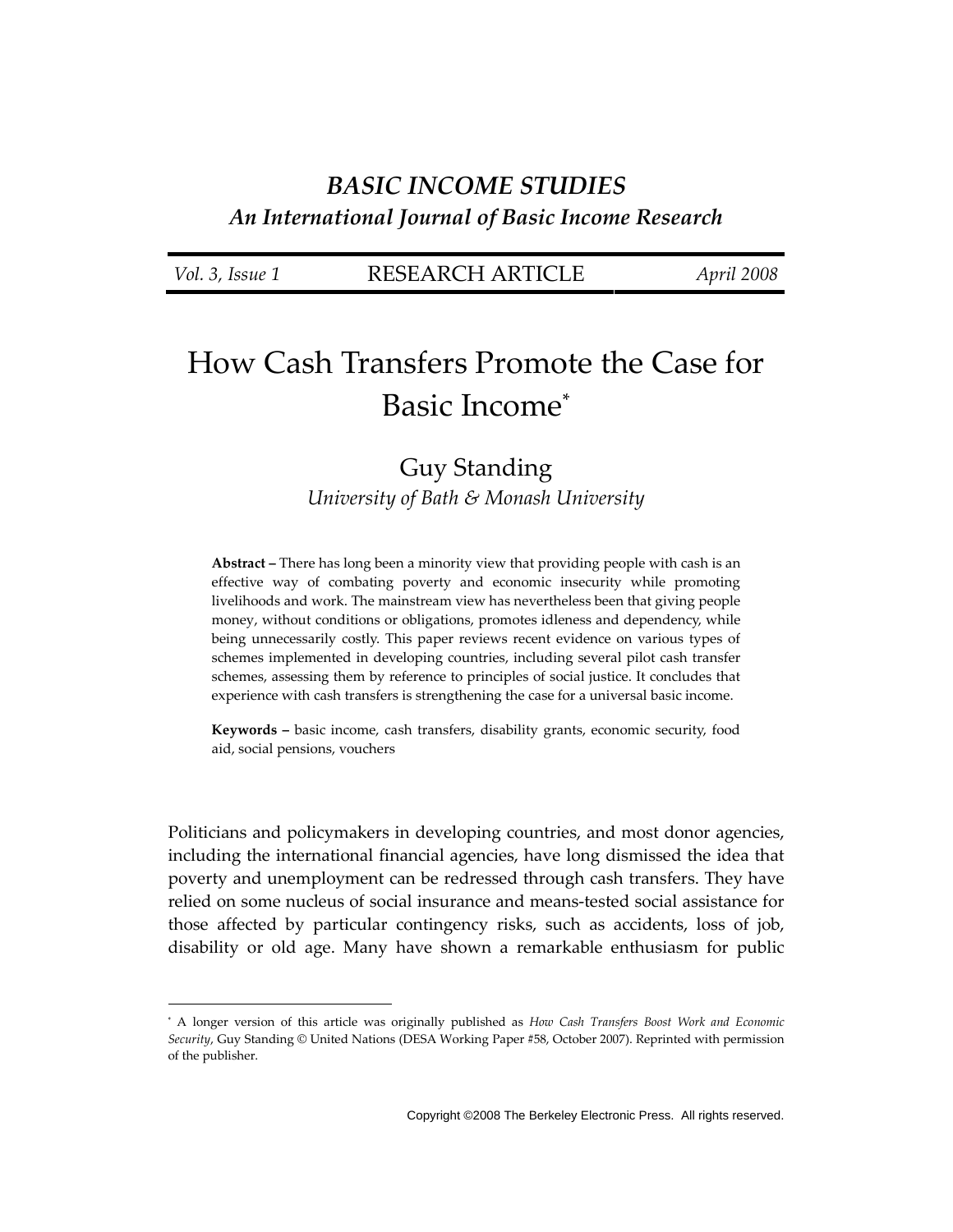works. But they have given a very limited role to cash transfers per se. Recently, that has begun to change.

One reason is that the persistence and aggravation of poverty and inequality under globalization defy the oft-made prediction that economic growth will "trickle down" to the poor and economically insecure. Another reason is that other forms of aid have been shown to have limited effectiveness, especially in contexts of systemic shocks, where there are mass entitlement failures in which whole communities are blighted by an economic setback, an ecological disaster or an epidemic.

This article first presents some principles for assessing the effectiveness of various forms of income-support scheme in combating economic insecurity. In the light of those principles it goes on to review experience with food aid and vouchers, seen as the main alternatives to cash transfers, before discussing the growing use in developing countries of both conditional and unconditional cash transfers. Separate sections deal with cash transfers in emergency and development aid, incomes for school attendance, social pensions and disability grants. In concluding remarks, it is argued that experience with cash transfer schemes to date gives empirical support to arguments in favour of a universal unconditional basic income.

## 1. Economic Insecurity and Social Justice Principles

In assessing the potential of cash transfers, it may be useful to identify the nature of economic insecurity, clarify types of income-support scheme, and set out some principles or criteria by which to judge alternative ways of assisting the economically insecure and disadvantaged.

#### 1.1 Economic Insecurity

Briefly, economic insecurity reflects exposure to several forms of risk and uncertainty and a limited capacity to cope with adverse outcomes and recover from them. To a greater or lesser extent, any individual could be said to be exposed to idiosyncratic risk that reflects life-cycle contingencies, such as a spell of unemployment, an illness or a disabling accident. This is the sphere of classic social security schemes. But there is also co-variant risk, where one adverse event has a high probability of triggering others, and systemic risk, where whole communities are exposed.

This leads to the distinction between shocks and hazards. Shocks have become more numerous as a result of globalization and global warming.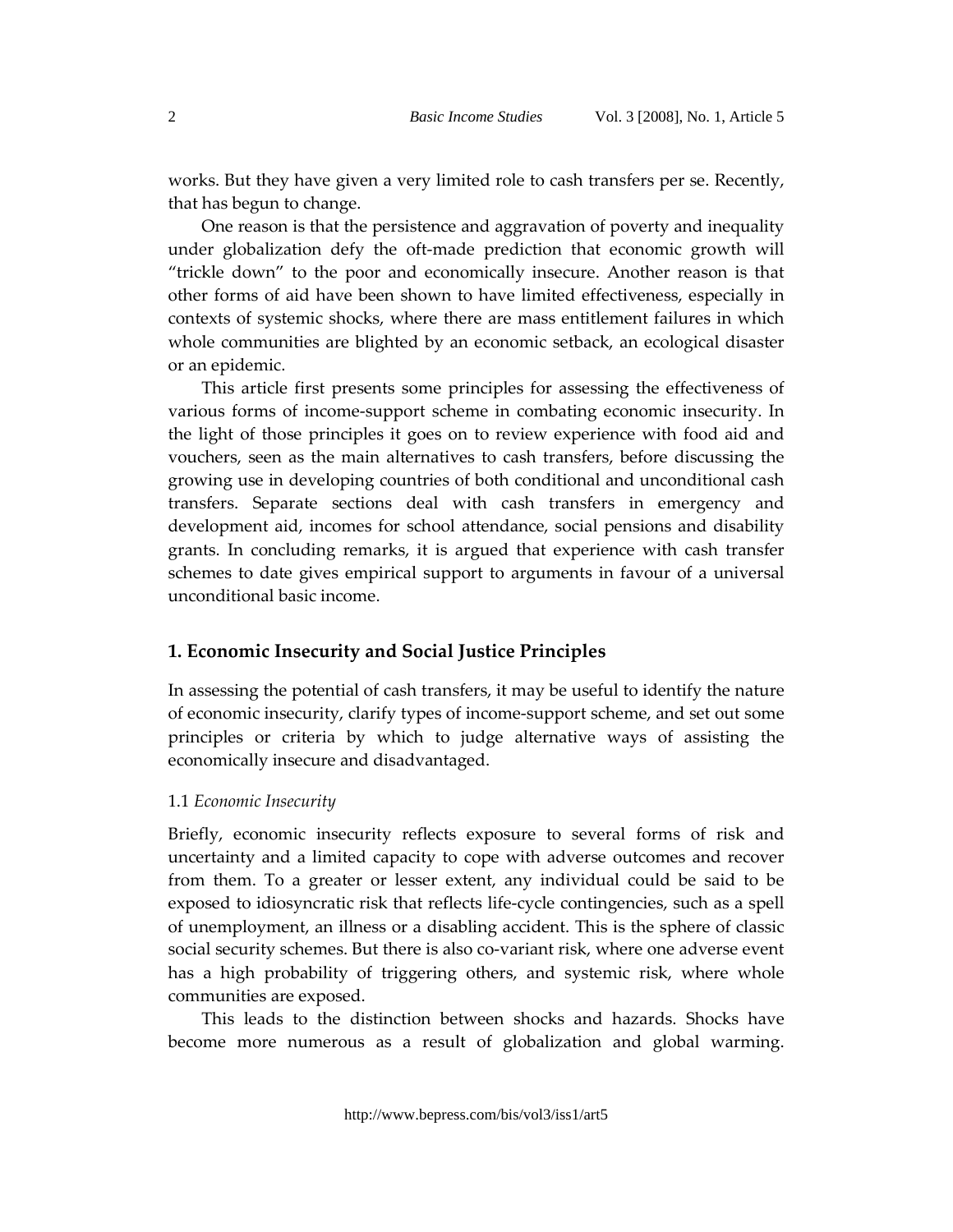Included are sharp economic downturns that sweep entire communities, economies or regions. More generally, there are circumstances that one can characterise as socio-economic disasters, whether they be quick-onset disasters, as in the case of earthquakes, floods, tsunamis or a sudden economic collapse, or slow-onset disasters, as in the case of droughts, famines, or an epidemic such as HIV/AIDS.

These situations of shock should be distinguished from the notion of hazards, which are important sources of economic insecurity in many developing countries. Hazards may be defined as predictable (and often desired) life events that have a high probability of an adverse effect, or a sequence of adverse effects, for an individual or family. They include a death of a relative, weddings, births, a migration event, and retirement.

Whether shock or hazard, the resultant costs can erode a household's capacity to sustain its normal livelihood base, perhaps by pushing it into debt or into mortgaging land, or by preventing it from buying seeds or fertilisers.

Economic insecurity also arises from uncertainty. With uncertainty, one is unsure about one's actual interests or unsure how to realise them. The outcome of decisions cannot be predicted with any confidence, and often this is combined with a perceived inability to know what to do if an adverse outcome materialises. A high degree of uncertainty pushes people into more risk-averse behaviour, especially if the consequences of an adverse outcome could be catastrophic. Those producing in agrarian economies or where economic activity is dependent on climate conditions are likely to face chronic uncertainty. Anything that lessened that uncertainty could be expected to have a beneficial effect on higheryielding investment, innovation and purposive decision-making.

So, security arises from being able to deal with shocks, hazards and uncertainty. Although it will not be argued here, it is a premise of this article that basic economic security is essential for freedom and development. Basic economic security is in turn defined as a threefold set of circumstances. First, it requires limited exposure to idiosyncratic, co-variant and systemic risks, uncertainty, hazards and shocks. Second, it requires an *ability to cope* if they materialise. And third, it requires an *ability to recover* from adverse outcomes.

#### 1.2 Types of Income Support Scheme

With those points in mind, to assess possible policies a further set of distinctions should be made. We may say that a scheme is universalistic if it is intended as a right for all the population, although perhaps based on citizenship or long-term residence. A scheme is targeted if it is intended for a specific group, defined by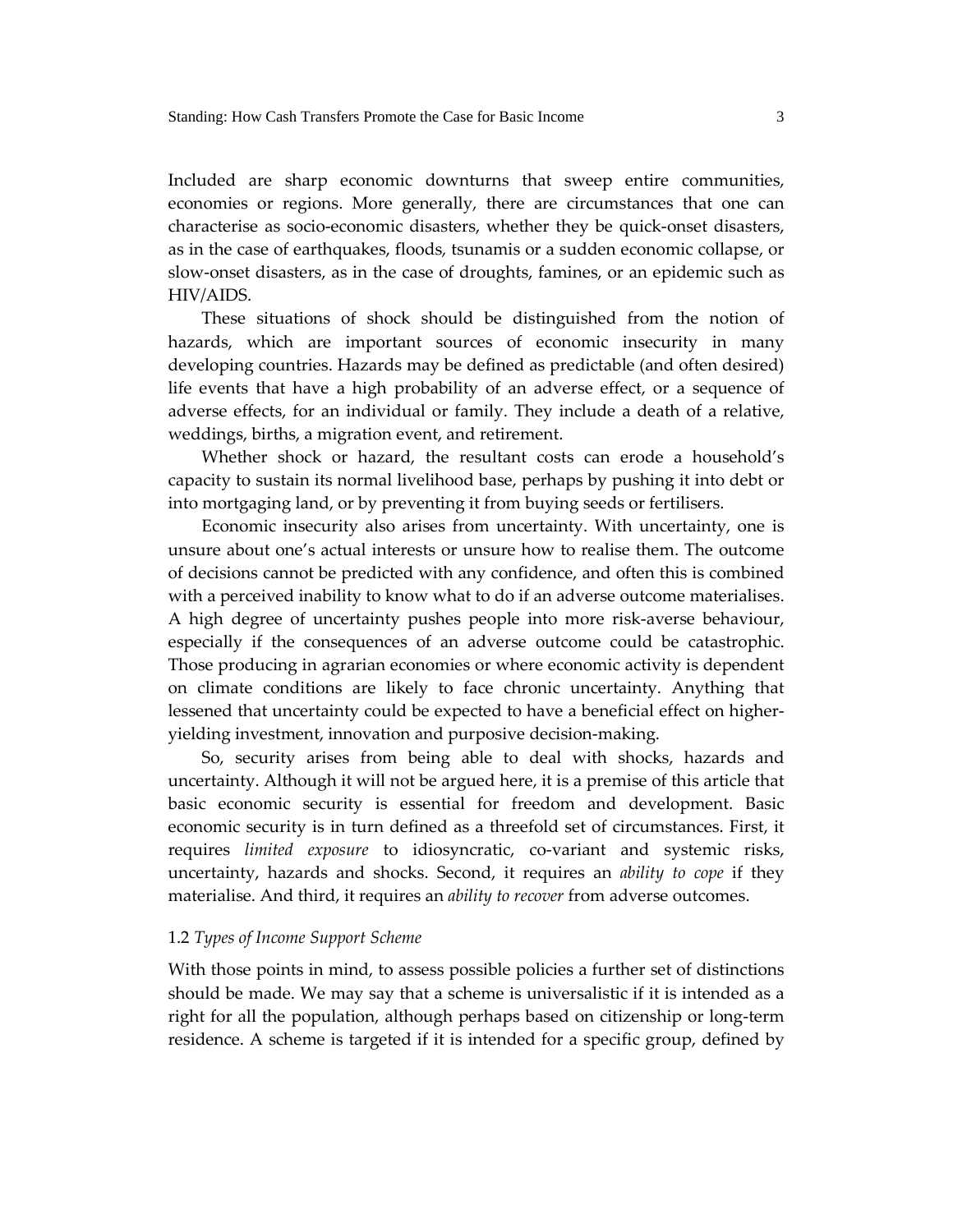some test of eligibility, be it poverty, age, employment capacity or whatever. A scheme is selective if it uses some specified criteria to determine eligibility, such as a means test. A scheme is conditional if it requires some specified behaviour, usually work-related, on the part of the recipient, or in some cases family members of the recipient.

In practice, there are instances of targeted universalistic schemes for which all those belonging to a particular group are eligible regardless of their means. An example is the universalistic social pension introduced in several countries, such as Namibia and Mauritius. More common at the moment are targeted selective schemes, which define intended beneficiaries by their social group (e.g., women with young children) and by their poverty (having an income or assets below some threshold value).

Means testing has been criticised as inequitable and a deterrent to work, especially for low-skilled workers, through what are known as poverty traps or unemployment traps. In developing countries, the problems are compounded by the difficulty of applying meaningful tests to undocumented incomes that may fluctuate erratically and substantially. This has prompted many countries to resort to proxy means testing, where visible indicators of income (such as quality of housing) are used to determine eligibility for a particular benefit, since it was first tried in Chile in 1980 (Clert and Woden, 2001; Raczynski, 1991).

Proxy means testing requires selection of relevant proxy indicators of social deprivation, such as location of residence, quality of dwelling or type of economic activity the household is engaged in. None of these is a very reliable indicator of poverty per se. Accordingly, some authorities have been drawn to rely on relatively sophisticated statistical models using a few variables to estimate the profile of somebody who should be regarded as in need. However, the technique is prone to all three types of failure that should be used to assess any social protection scheme.

Schemes can have a high or low exclusion error – that is, they may exclude a large or small number of those for whom the benefit is supposedly intended. This is particularly likely with area-based targeting. Schemes may also have a high or low inclusion error – that is, they may include people for whom the benefit is not intended. Third, schemes may have a high administrative cost relative to the cost of the overall scheme. Many schemes are vitiated by excessive administrative costs that mean that far fewer people can be beneficiaries, given limited resources.

In the case of proxy means tests, collecting and analyzing data to be used in a formula to identify the targeted group will involve hefty administrative costs.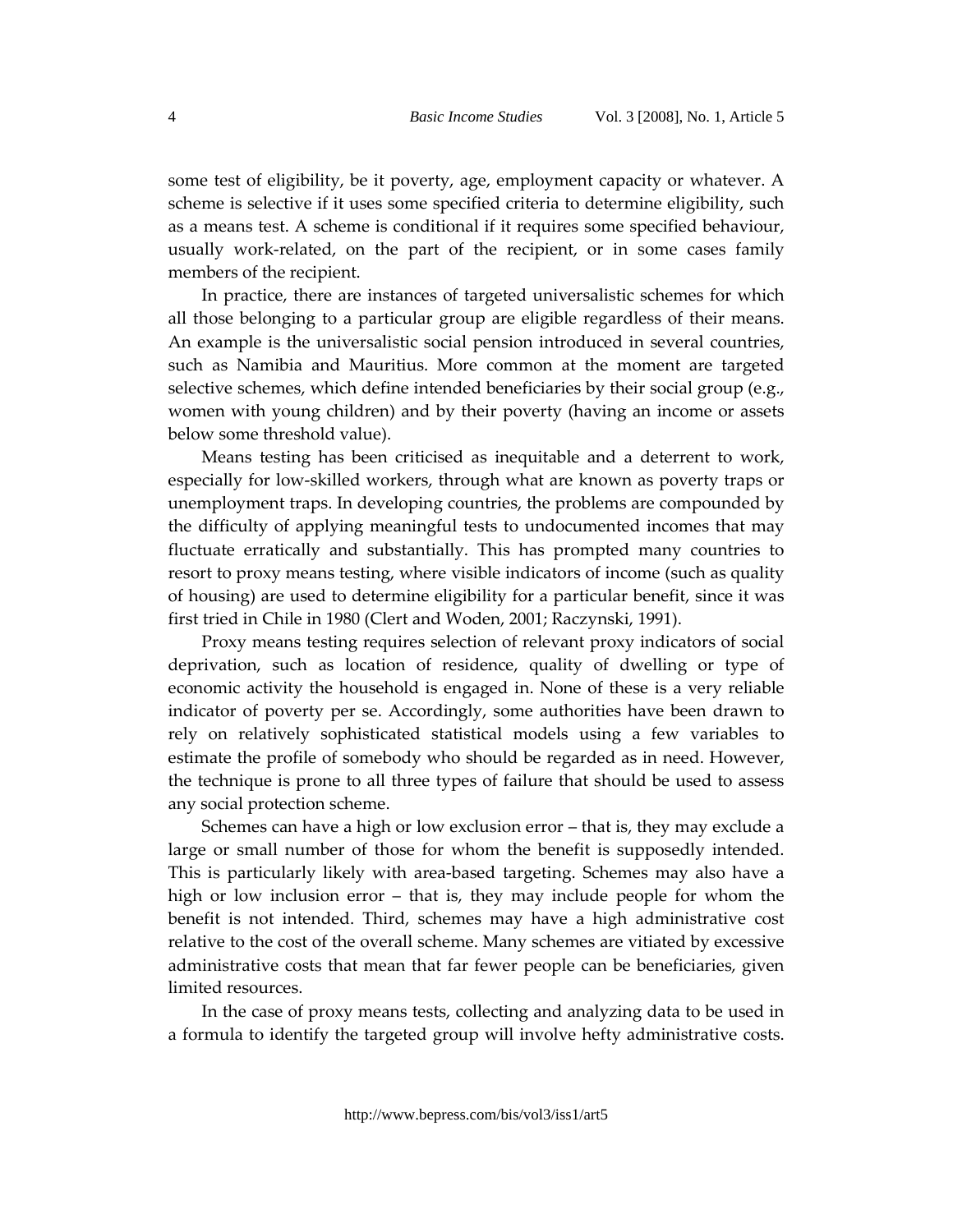There will also be substantial exclusion errors, since even the best econometric equations estimate only about 50 percent of the variability of income, implying a very imperfect means of identification of potential recipients (Coady, Grosh and Hoddinnott, 2004). Such schemes also involve obvious immoral hazards if the proxy indicator is known to the possible recipients.

#### 1.3 Policy Evaluation Principles

 $\overline{a}$ 

Following earlier work<sup>1</sup>, this paper is based on a belief that policies should be judged, or evaluated, by whether or not they satisfy the following five policy principles:

The Security Difference Principle  $-A$  policy or institutional change is socially just only if it improves the security of the least secure groups in society. The Security Difference Principle stems from Rawls, who from a liberal philosophical perspective essentially argued that social and economic inequalities are only just if they allow for the betterment of the worst-off groups in society (Rawls, 1973).

The Paternalism Test Principle  $- A$  policy or institutional change is socially just only if it does not impose controls on some groups that are not imposed on the most free groups in society. Underlying this principle is the Millian liberal view that there is a prima facie case against paternalism (except in the case of young children and those who are medically frail), particularly against those forms that constrain the freedoms of the disadvantaged.

The Rights-Not-Charity Principle – A policy or institutional change is socially just if it enhances the rights of the recipient of benefits or services and limits the discretionary power of the providers. This third principle is also crucial for assessing alternative benefit schemes. A right is possessed by virtue of a person's humanity or citizenship, and cannot be made dependent on some behavioural conditionality. Social and economic entitlements should be rights, not matters for the discretionary decisions of bureaucrats or philanthropists or aid donors.

The Ecological Constraint Principle  $-A$  policy or institutional change is socially just only if it does not involve an ecological cost borne by the community or by those directly affected. Benefit schemes should be subject to the constraint that they should not deliberately or carelessly jeopardise the environment.

<sup>1</sup> See, for example, ILO (2004). The writer was principal author of that report, which drew on extensive empirical work cited in it. See also, Standing (2002).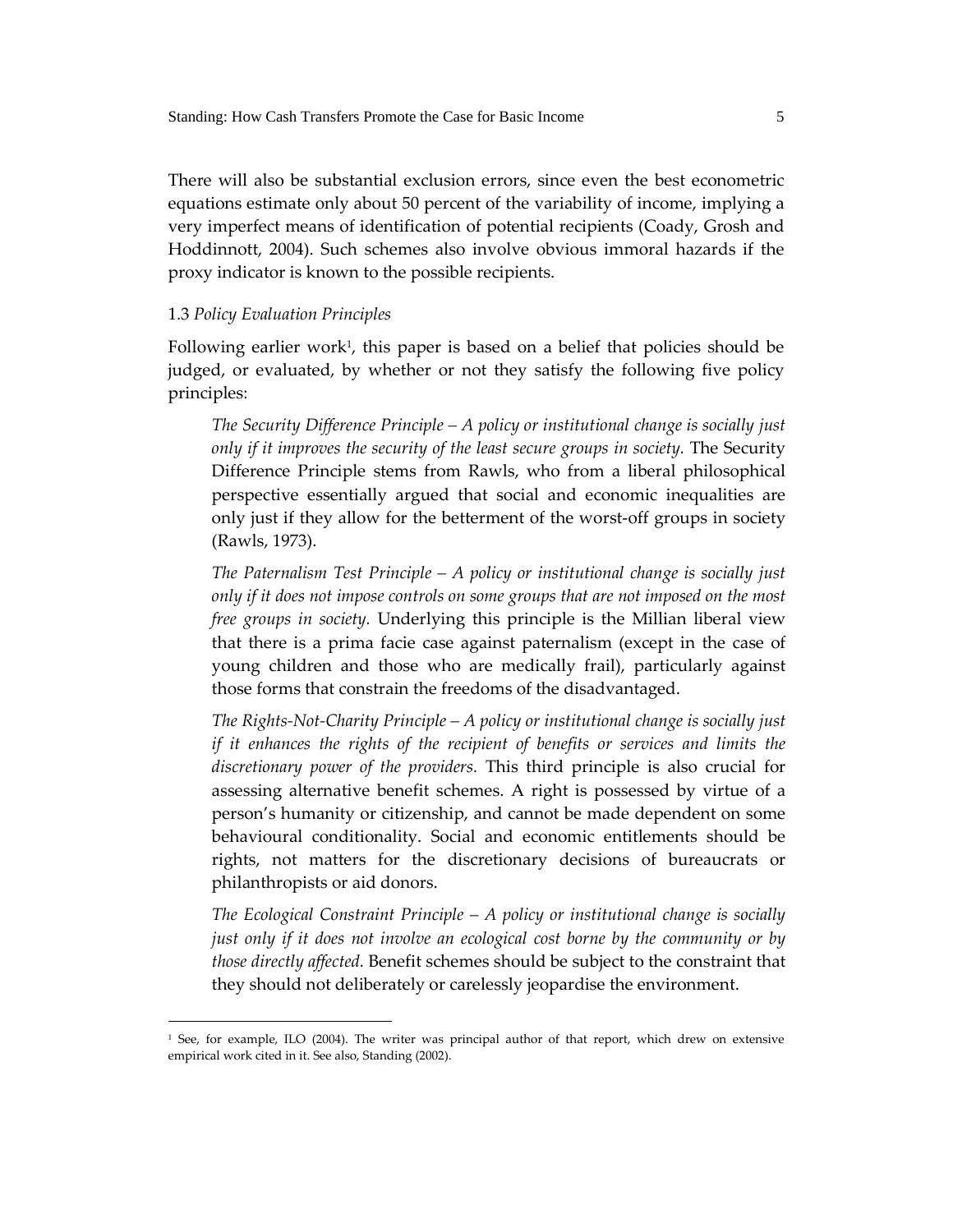The Dignified Work Principle  $- A$  policy or institutional change is just only if it does not impede people from pursuing work in a dignified way and if it does not disadvantage the most insecure groups in that respect. The two-part test in this principle involves two implicit value judgements – that work that is dignifying is worth promoting (whereas any deterioration in working conditions or in opportunities would not be), and that the policy should enhance the range and quality of work options of the most insecure groups relative to others, or more than for others. The main point is to determine whether or not a scheme favours the development of more freely chosen work opportunities and work capabilities.

Before proceeding, it is also worth recalling Tony Atkinson's two measures of poverty-reduction efficiency – vertical and horizontal, the former measuring the extent to which there is leakage of money intended for the poor going to the non-poor, the latter measuring the extent to which the poor are actually helped (Atkinson, 1995).

The difficulty with this dualism is that, for example, a scheme may reach 70 percent of a target group, but they may be the least severely affected, leaving the worst-off 30 percent no better off or even worse off. Using the horizontal-vertical efficiency approach could produce other difficulties. For instance, if another programme reached 70 percent who were the worst-off and did so at the cost of some leakage to the non-poor, that might be judged less efficient. It is thus advisable to be cautious about evaluating policies using the language of efficiency.

The following discussion looks first at the main alternatives to direct cash transfers and then turns to a more detailed discussion of conditional and universal forms of transfer. It leaves out of consideration cash-for-work and emergency public works schemes, which the author has written about elsewhere (United Nations, 2007, ch. VI).

## 2. Food Aid

The primary claim in favour of food aid, including subsidized food, is that it responds to the priority needs of the poor. It is an anti-poverty device. It is also perceived as horizontally efficient in that it is self-selecting. The poor will want the food aid; the wealthier will not. Food aid, it is reasoned, will also be relatively appreciated by recipients, as well as easy to legitimize with donors and the median voter.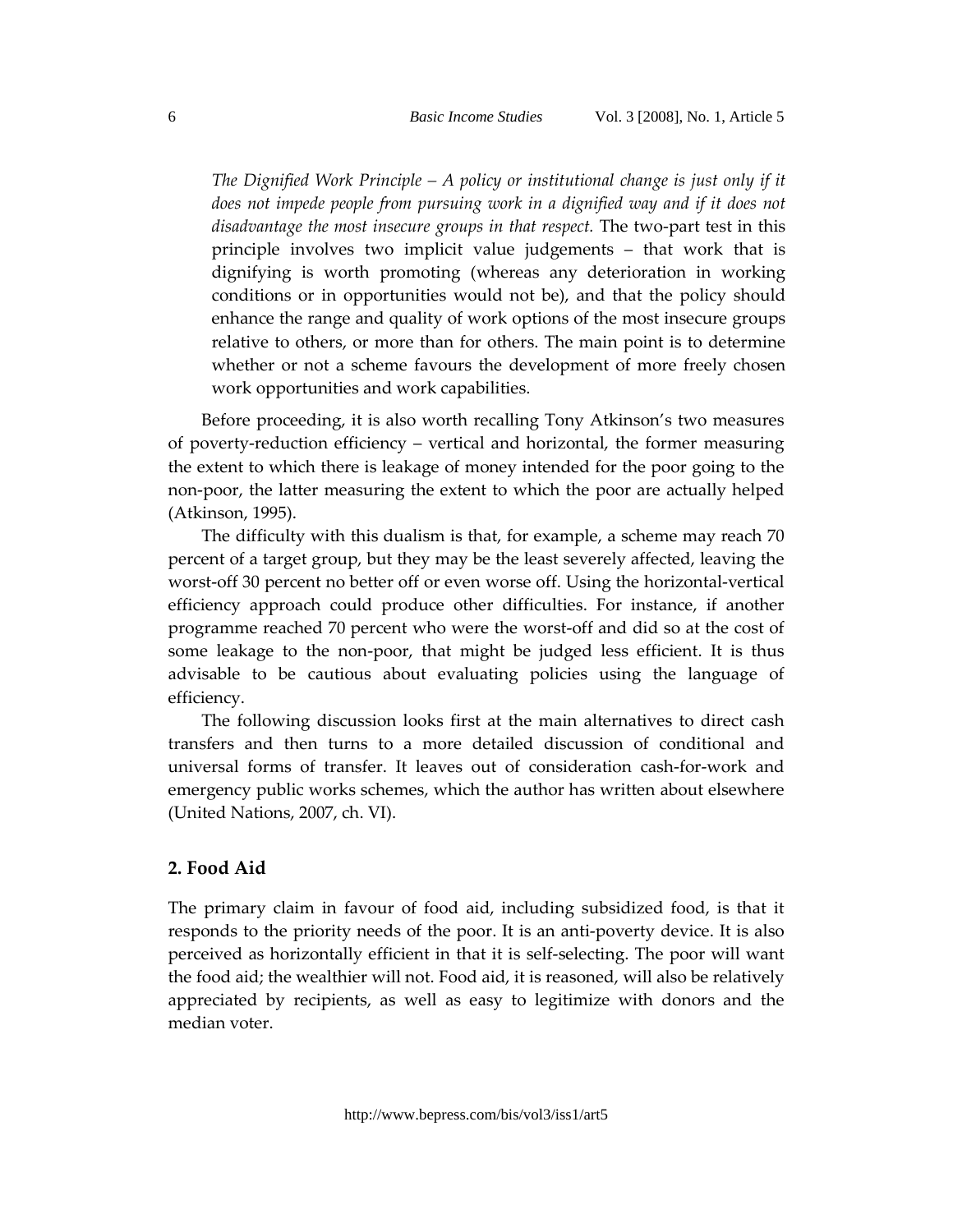The main criticism of food aid is that the vulnerable may not lack food per se, or may not see their future as made secure by access to more food. Such commodity-based aid is also paternalistic, in that it presumes that what people want is more food, and/or that they would not spend money on food if given the freedom to make choices for themselves.

Food aid is also potentially market distorting, eroding incentives for local farmers, especially if the food is coming from outside the community. It can thus disrupt local livelihoods and employment. Even the prospect of an influx of food aid can act as a deterrent to local farmers or producers or market traders. It may thus fail the Dignified Work Principle.

Food aid and subsidies also engender a sense of charity rather than economic rights. As with all subsidies, the food will be less appreciated than if the actual monetary value was paid. Food aid will therefore tend to result in waste, due to undervaluation, and/or excessive consumption just because it is "free" (Tabor, 2002). Distributing food aid also has high transaction and administrative costs. For instance, in India, the widely used meals-for-school scheme is notorious – each rupee of food costs a rupee to distribute.

Finally, food aid often leads to perverse targeting, reaching those without much need for food while not reaching those who do need it, who may be more inaccessible.<sup>2</sup> Thus it may, perversely, fail to satisfy the Security Difference Principle as well.

Though food aid has been the classic form of aid in times of emergency, there is growing recognition that to be effective it must be combined with cash grants if the intervention is to prevent the collapse of livelihood capacity in the affected communities. There is now considerable evidence from food-aid schemes that, without monetary assistance, many recipients are obliged to sell their food aid or cannot retain their land or raw materials because of accumulating debt. This was found to be the case, for instance, in an evaluation of food aid given to refugees in Chad (LeJeune, 2004) and in a review of emergency food interventions in the Great Lakes region of Africa (Levine and Chastre, 2004).

In Afghanistan, beneficiaries of food aid were found to be selling the food they had received for less than a third of the cost of its delivery (Development Researchers Network, 2003). And an evaluation of food aid in Ethiopia concluded that households would have taken much less in cash than the market

<sup>2</sup> A series of People's Security Surveys in Africa and Asia found that it was the near-poor who were more likely to be aware of such schemes and more likely to benefit from them compared with the poor or destitute (ILO, 2004).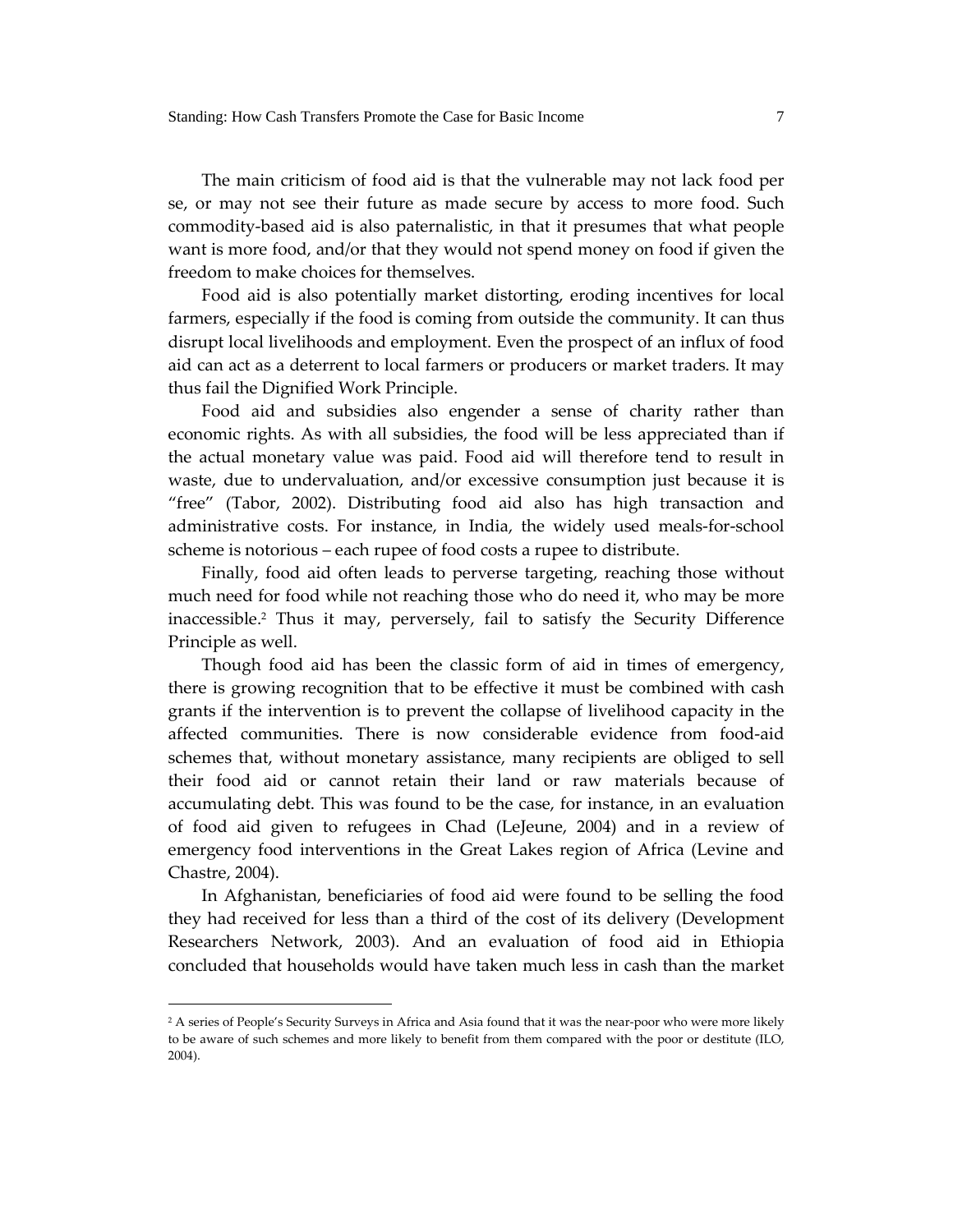value of their food aid and been equally satisfied (Barrett and Clay, 2003; see also Barrett, Holden and Clay, 2002). Cash would have been less expensive, and would have been freedom-enhancing. Yet paternalism has typically prevailed, at the cost of limiting the revival capacities in local communities.

#### 3. Vouchers and Food Stamps

The most common voucher schemes in developing countries have been for seeds and other agricultural inputs, the intention being to boost agricultural output and employment while curbing food poverty. Vouchers have also been used in foreign aid to communities hit by economic or natural disasters, for instance, in the aftermath of the tsunami, in Indonesia, Sri Lanka and elsewhere, in the occupied Palestinian territories, and by the UK Government in its response to the Montserrat volcanic eruption. Significantly, in the last case, the authorities eventually switched to cash grants after recipients complained that the vouchers were too restrictive.

Among the claims in favour of vouchers is that they are, or could be made, self-selecting of those in need, if the items that can be obtained with the vouchers are what the wealthy have in abundance or simply do not want. Some have even argued that there should be a stigma attached to receipt of vouchers precisely to increase the self-selectivity of the poor.

One criticism of vouchers is that they require considerable planning and preparation, including the agreement of local traders to accept the vouchers. There have been reports that shops do not like dealing with vouchers because they involve extra administrative costs and uncertainty about reimbursement.

Another criticism is that – contrary to the claim that they promote selfselection – the stigmatisation entailed by vouchers leads to lower take-up, not higher. Applying for and using a voucher are visible transactions that signal poverty or dependency, and there is no reason to presume that this will result in self-selection by the poorest and most insecure. In the UK, to take an extreme case, the Government had to abandon a special voucher scheme for asylum seekers because recipients were being identified and harassed.

Almost by definition, vouchers are paternalistic, in that they involve a decision by the state (or donor) on what people should be spending money. However benevolent and well-meaning, that is undeniably a restriction of individual liberty. This is perhaps why the best form seems to have been "seed vouchers" combined with "seed fairs", in which the paternalistic element has been moderated by enabling recipients to choose from among a large range of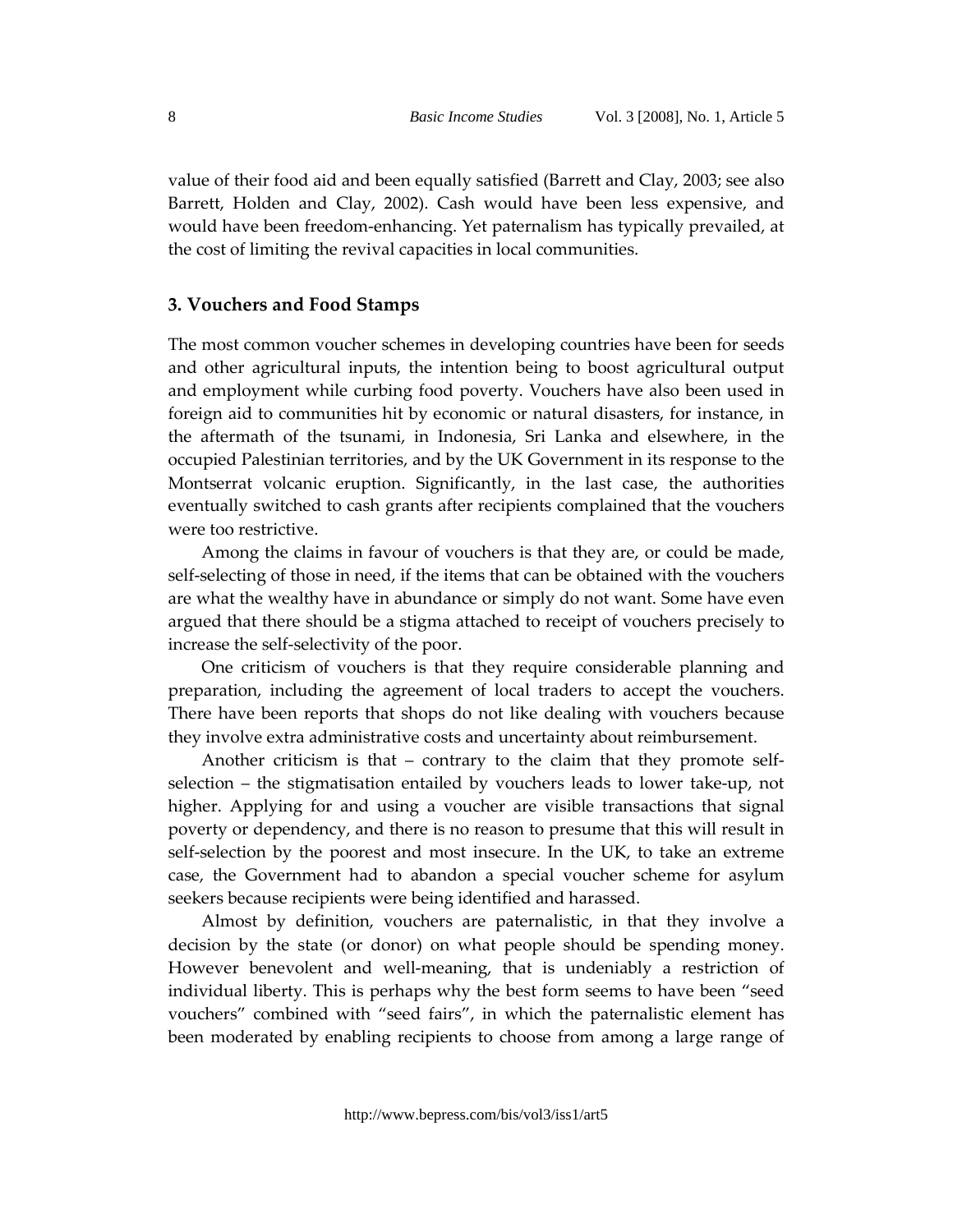seeds. There have been reports that such seed fairs have worked quite well in various parts of Africa.

Any subsidy tends to distort spending patterns. Extensive research has shown that the US food stamps programme has resulted in people buying more food than they would have done had they received the equivalent in cash. Given the high incidence of obesity among the US poor, that in itself would be a reason to convert the voucher scheme into a cash transfer. Giving cash would not ensure that it was spent on healthier food, but there would be a lower probability that it would be spent on excessive food. How it would be spent would be a matter of individual freedom.

#### 4. Conditional Cash Transfers

As noted at the outset, until recently there was little interest in the idea of using cash transfers as a means of reducing poverty in developing countries, even as part of international aid in times of emergency. Thus a review of all UN consolidated aid appeals in 2004 found almost no use of cash or vouchers; the appeals were dominated by traditional humanitarian responses, such as food aid, materials for shelter, clothing, seeds and so on.

However, there is a growing movement in favour of introducing cash transfers and even universal income grants in developing countries where it is commonly claimed that no universal system of social protection is financially feasible. As a senior World Bank economist, in surveying the empirical literature, put it:

The conventional wisdom in mainstream development policy circles is that income transfers to the poor, and safety net policies more generally, are at best a short term palliative and at worst a waste of money. These views are starting to be questioned at two levels. Firstly, evidence from careful evaluations has pointed to a number of success stories.…Secondly, the presumption of an overall trade-off between redistribution or insurance (on the one hand) and growth (on the other) has come to be questioned (Ravallion, 2003).

Claims in favour of unconditional cash transfers overlap to a certain extent with claims for so-called conditional cash transfers. Currently, the latter are the type in vogue, though the distinction is not as sharp as is sometimes depicted. One reason is that in some cases policymakers and their advisers use conditionality as a political device to legitimize the transfer with middle-class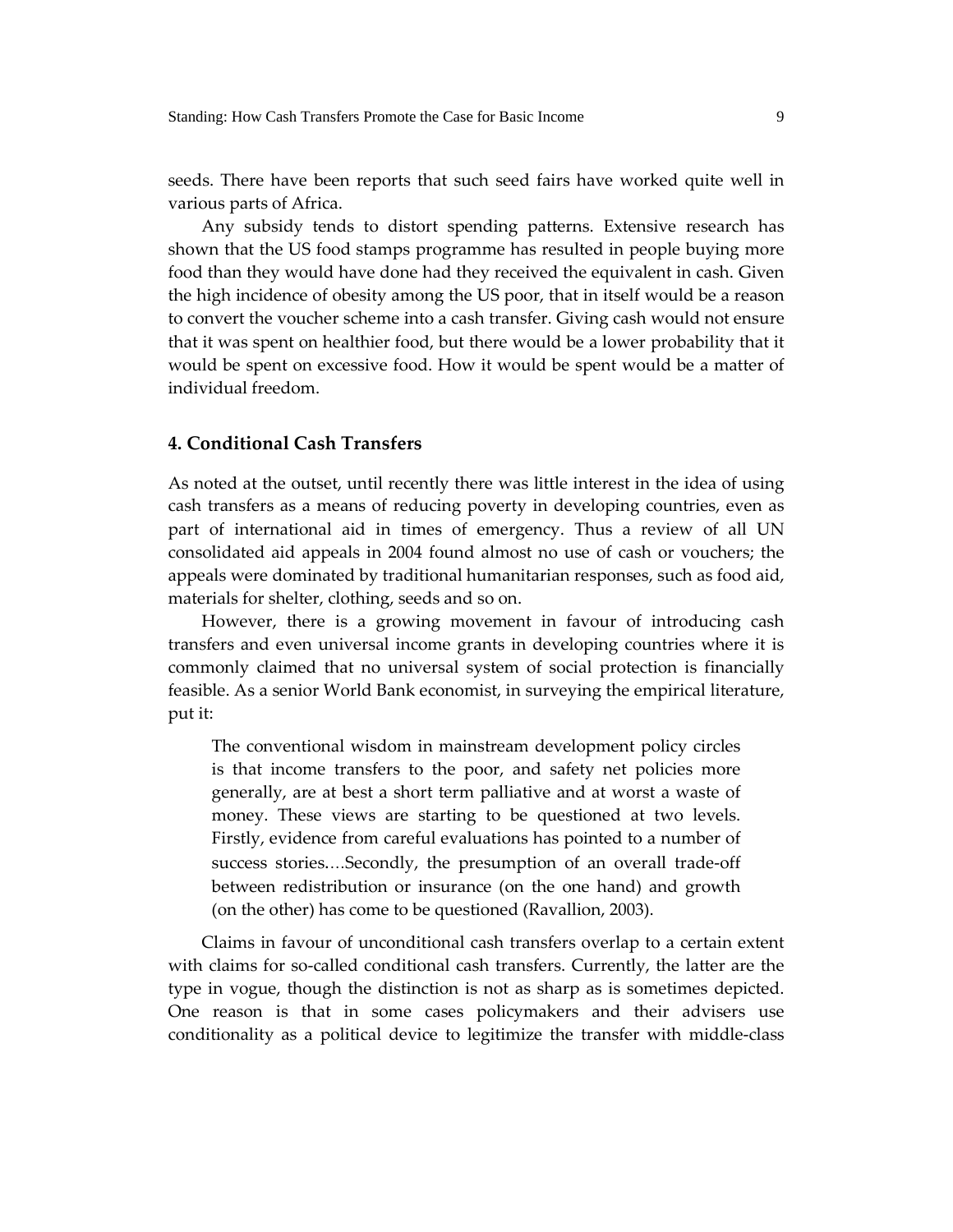voters and financial agencies.<sup>3</sup> In practice too, the difficulty and costs of implementing the criteria used for identifying beneficiaries can lead to merely token or discretionary application of the formal conditions. This has been the case of the state old-age pension in South Africa, which has been a celebrated success in redistributing income and boosting local small-scale economic activities.

Nevertheless, when commentators talk about conditional cash transfers they usually, at present, mean a selectivity device that goes beyond conventional means testing. The most well-known is the requirement that recipients should send their children to school. This is a form of paternalism, but it is a modest one given that society usually has a constitutional commitment to ensure that children are enrolled in and attend school. Other forms of conditionality are harder to rationalize on ethical or freedom-enhancement grounds.

It is a contention guiding this article that the growing interest in conditional cash transfers as an aid and development tool will lead to a realization that most forms of selectivity and conditionality are conveniences at best while being costly, inequitable, inefficient and offensive to basic egalitarian principles. Nevertheless, the current phase of policy development is promising because experimentation with conditional cash transfers is proving that they can and do have a beneficial development role. We will return to unconditional, universal income transfers later.

### 5. Cash Transfers in Emergency and Development Aid

Whatever the claims and counter-claims, support for providing the poor and disadvantaged with straightforward cash grants has taken off. Examples of experimental schemes are multiplying. Their advantages include speed, transparency and the ability to allow those in need to make choices about how they spend the aid, thereby enabling them to retain a greater sense of dignity in times of crisis (Creti and Jaspars, 2006).

Based on experience in Africa, Asia and Latin America, Oxfam has issued guidelines for such schemes, recognizing that they are particularly appropriate for socio-economic crises where local purchasing power has been wiped out while food and other basic goods are potentially available.

They also have low administrative costs. As a World Bank study on Colombia's experience with cash transfers concluded:

<sup>3</sup> This was a common theme among early advocates of the Bolsa Escola and Renda Minima schemes in Brazil.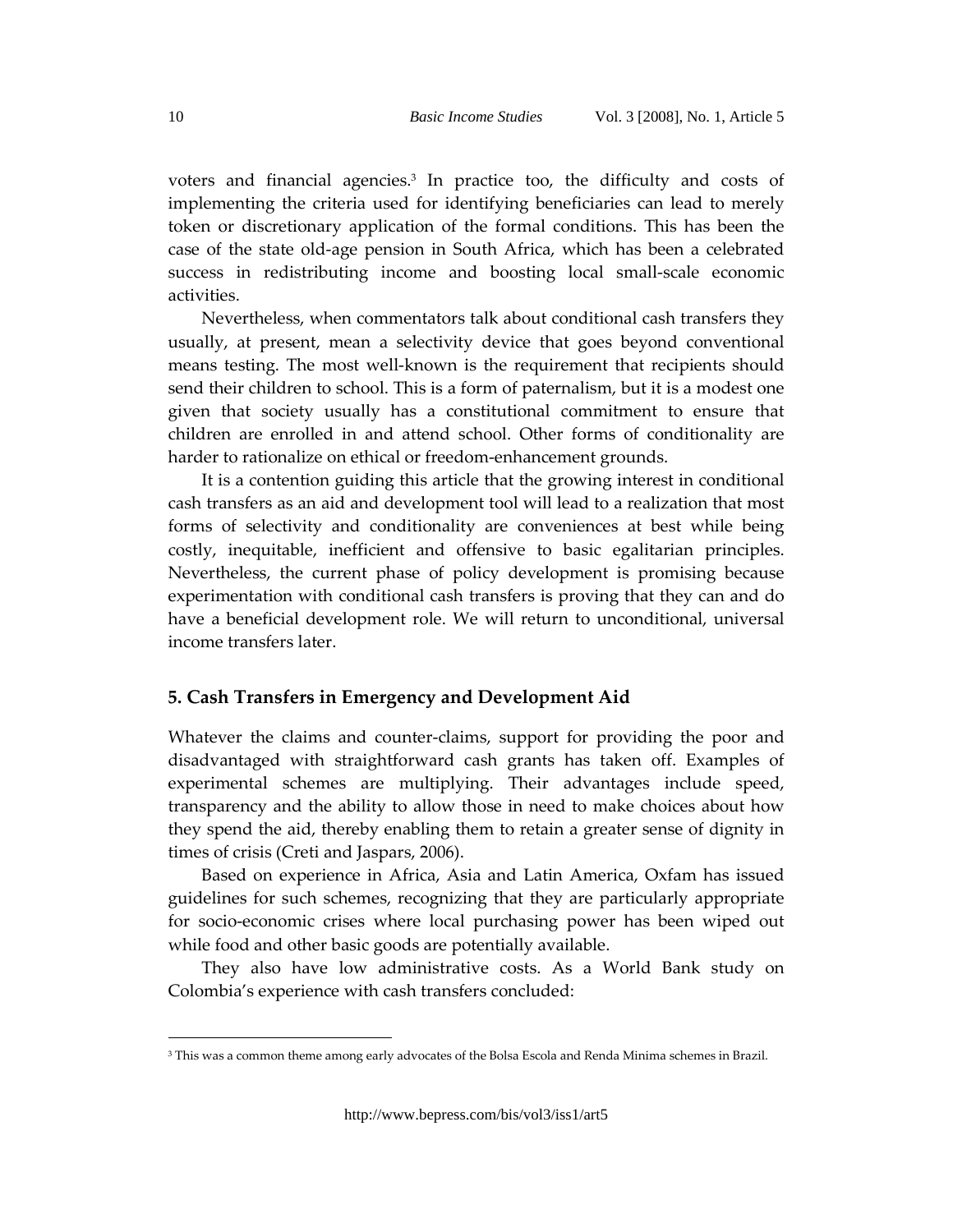The cost of SISBEN design and application has been modest in absolute terms (about US\$0.21 per person in the registry, US\$0.52 per beneficiary), and relative to the total amount of resources that have been targeted with SISBEN. It has been estimated that to target US\$100 dollars to a beneficiary costs less than US\$70 cents. For some programs, such as the Conditional Cash Transfer (CCT-Familias en Acción), the cost of SISBEN is about 0.5 percent of the total cost of the program (assuming this is the only program using SISBEN) (Castañeda, 2003).

A cash transfer scheme that has been carefully evaluated is the Cash for Relief Programme (CfR) in Ethiopia. One of its primary objectives was to enable households hit by crop failure to rebuild their assets. The evaluation for the primary funders of the scheme, the US Agency for International Development (USAID), found that the cash grants had been very successful in regenerating livelihoods (Brandsetter, 2004). Rather than merely consume (which would have been likely with food aid alone), the recipients had controlled debts and invested in restoring land productivity. The donors found that cash grants "allowed individuals and communities to begin making a series of decisions, giving them the power to prioritise needs for their families and presenting them with a creative way to receive relief assistance with dignity" (USAID, 2004).

An evaluation carried out for Save the Children, a UK-based NGO, of the Meket Livelihood Development Pilot Project, involving cash transfers provided in two areas of Ethiopia in 2001–2004, found that the cost of implementing the scheme was much less than the equivalent for food-aid schemes (Kebede, 2005). The latter also had substantial transaction costs for beneficiaries (which are rarely taken into account in monitoring and evaluation analyses), including time spent waiting for deliveries and sharing out food as well as the work involved in loading and transporting the aid.

By contrast, cash transfers allowed the beneficiaries to make strategic choices for themselves. The evaluation observed that not only did the cash transfers allow households to build up assets, notably through the acquisition of livestock, but they also enabled many households to reduce distress renting out of land. Indeed, among the benefits were that they enabled recipients to obtain higher crop prices, partly because they were able to sell when prices were more favourable, rather than when they were desperate for cash. This is a classic advantage of basic economic security. They also helped some recipients to pay off debts, others to pool savings in an equb (group saving scheme) and others to buy seeds, sheep or goats, thereby enabling them to work.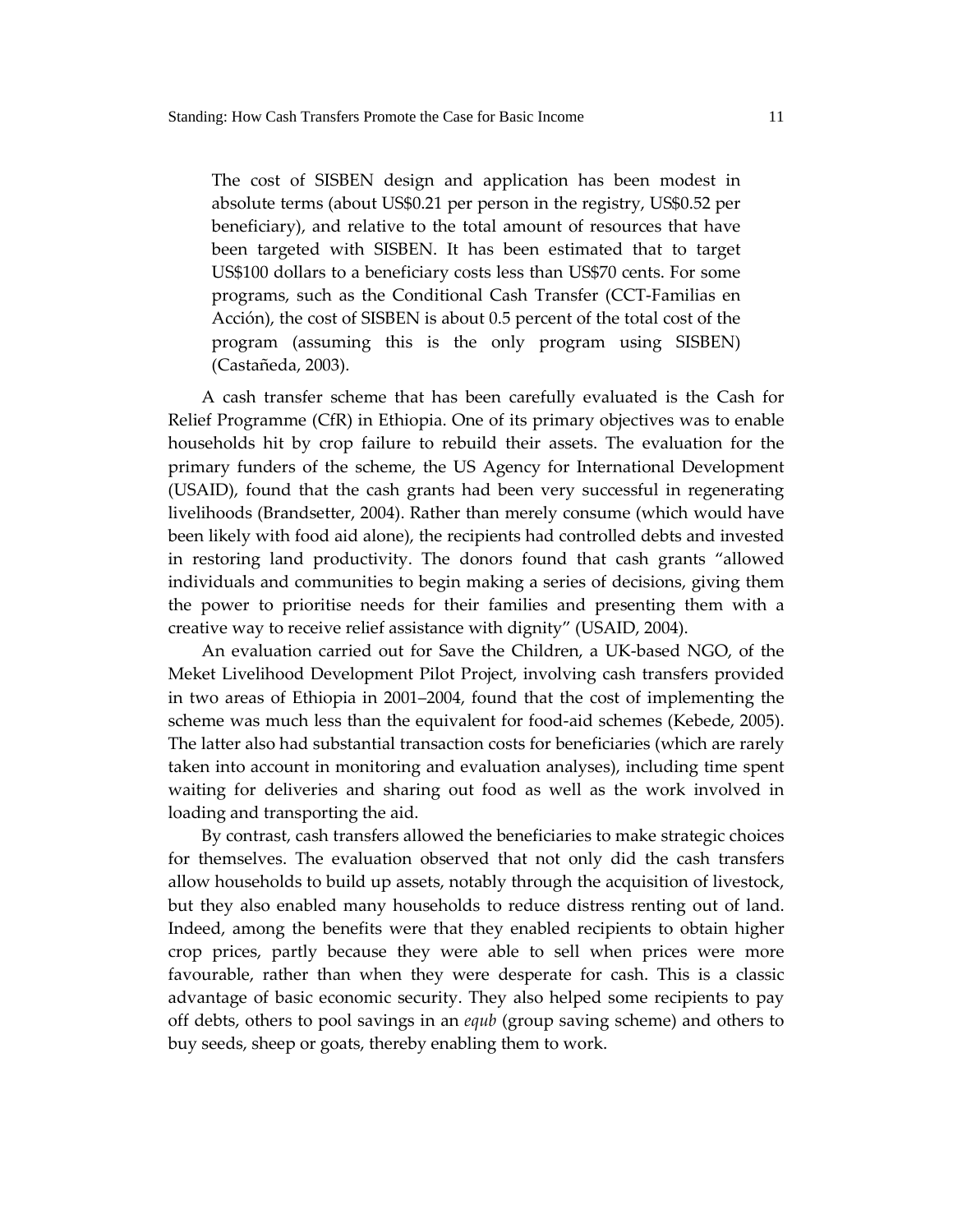Evaluations of several other cash relief projects in Ethiopia implemented by Save the Children in response to food crises have concluded that they too have functioned efficiently, proved more cost-effective than food aid and had no inflationary effect (Gebre-Selassie and Beshah, 2003; Save the Children UK, 2004; Knox-Peebles, 2001). Successful cash relief programmes have also been implemented in north-eastern Somalia (the Emergency Cash Relief Program), and in two districts of Zambia (the pilot Kalomo Social Cash Transfer Scheme) initiated by the Zambian Government with financial support from the German development agency GTZ.

 Those operating the Zambian scheme, which focused on very poor households with little access to paid work, have claimed that the money was spent on basic consumption goods and education and healthcare for family members (Schubert, 2005). In other words, people were able to spend such cash transfers rationally and for their own longer-term welfare. A majority of the beneficiary households were headed by elderly persons or women, about half of the households were AIDS-affected, and nearly half contained orphans. As with other schemes of this sort, it was evident that when women, rather than men, controlled the transfers they were more likely to spend a large part of them on their children and their family.

The Zambian scheme had a more general message. It has been estimated that if it were scaled up to reach the poorest 10 percent of all Zambian households the cost would amount to merely 5 percent of the total overseas aid to the country, or about 0.5 percent of its Gross National Income. In other words, a national scheme is financially feasible. It would be much cheaper than the country's food aid, and would have the advantage of going directly to the poor and vulnerable, without the high administrative costs and various forms of corruption associated with commodity-based schemes. And whereas food aid damages local food markets by deterring local producers, cash transfers would do the opposite by helping to stimulate local markets. In Zambia, no less than 70 percent of all social transfers are spent on locally produced goods and services, thus generating local employment or livelihoods (DFID, 2005; Samson and others, 2006).

The Zambian, Ethiopian and Somalian cash transfer experiences offer encouraging evidence that they are affordable and are conducive to livelihood revival in chronically poor areas. Of course, in times of emergency, cash grants should not be seen as pure alternatives to other forms of commodity-based aid. Such transfers might be inflationary if local food supplies were not available. In the initial aftermath of a disaster, particularly a quick-onset disaster, food aid may need to complement cash transfers, to restrain inflationary pressures. Direct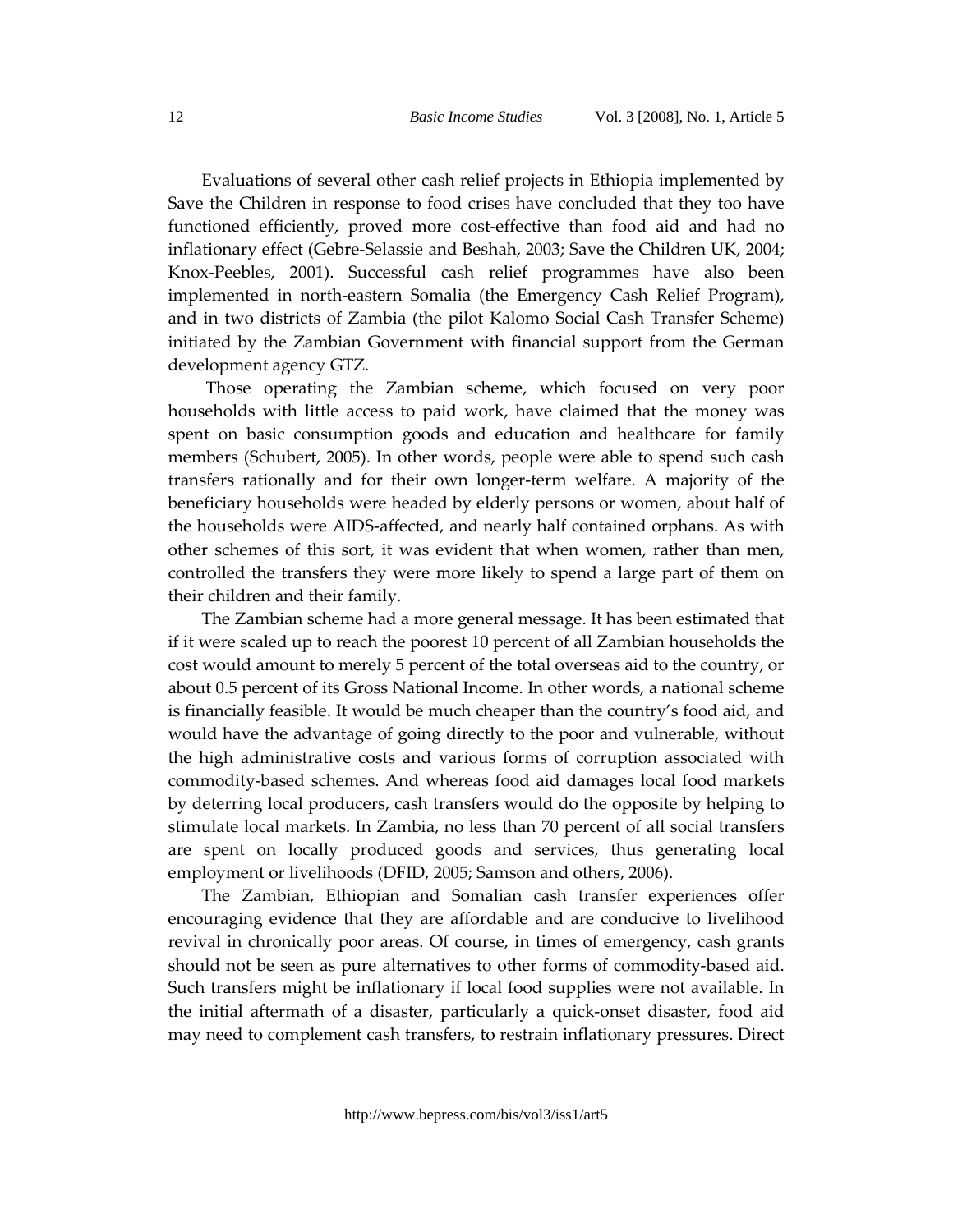commodity aid can then be gradually phased out as local producers respond to the increased demand for staple goods and services. However, cash transfers may need complementary programmes designed to boost local supply, as was found to be the case following the Mozambique floods in 2000.

Under this scheme, which was implemented by the private sector, USAID funded cash grants of about US\$92 for 106,280 flood-affected rural families. An impact evaluation found that most of the money was spent on local goods and services, which stimulated the local economy, regenerating livelihoods in a sustainable way (Abt Associates, 2002; Christie and Hanlon, 2001; Hanlon, 2004).

Among the growing number of schemes launched outside Africa as part of emergency and rehabilitation programmes funded by foreign donors is the Cash for Herder scheme in Mongolia, implemented by the Swiss Agency for Development and Cooperation (SDC) and the Red Cross in 2002–2003. The evaluation two years later found that while another in-kind project that they had operated was "appreciated" by recipients, it had not helped regenerate the local economy, whereas the cash transfer had led to investment in assets that regenerated livelihoods. The evaluation concluded,

The cash approach made use of the creativity and experience of beneficiary families to develop strategies out of their crisis…[It] showed that poor people and people under severe economic stress are very well capable to handle cash responsibly and develop and take strategic decisions on what to spend the money in order to improve the livelihood and their families in the medium and long term…most important, beneficiaries do become economic and social actors in their own community again, taking their decisions on how to spend the money (SDC-IFRC, 2005).

The evaluation found additional advantages, in that "the response and preparation time" was short, and administrative overheads were low. By 2005, the SDC had implemented 13 cash grant projects of this type in eight countries.

Tellingly, the growing legitimacy of simple cash transfers was reflected in the Group of Eight Statement of 2004, which, when referring to the international response to famines, made the commitment, "we will unleash the power of markets through cash-for-work and cash-for-relief programs" (G8 Statement, 2004). The scope for cash transfers in Africa and Asia is thus recognized as part of the armoury of aid and humanitarian responses to poverty and insecurity. Meanwhile, in Latin America, cash transfers have become a central part of social and development policy.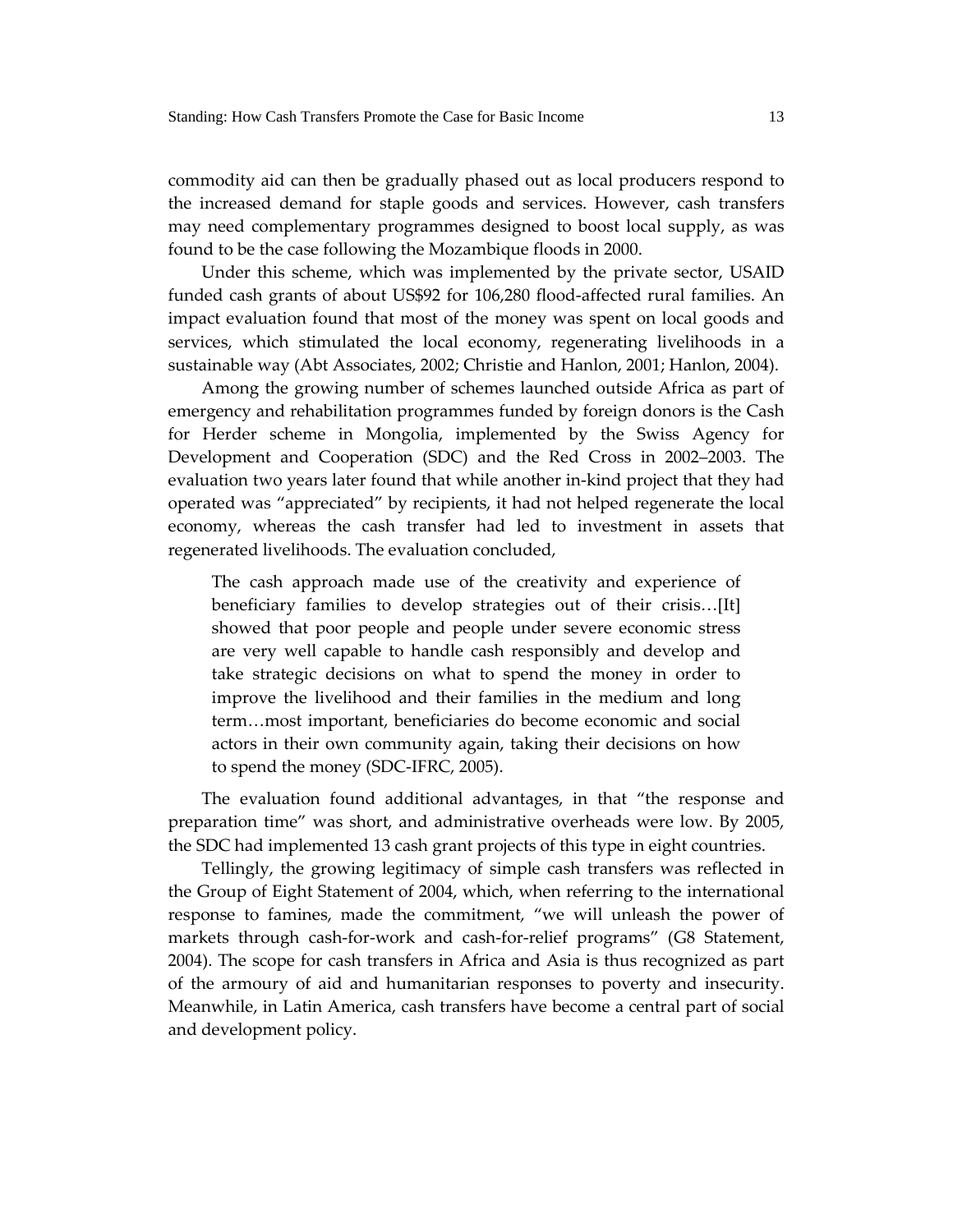#### 6. Incomes for School Attendance and Child Benefits

One form of conditional cash transfer that has become enormously popular in the past decade or so is a monthly sum of money paid to poor families, or more usually to mothers, on condition that their children attend school. The main claim is that incomes for school attendance lower the poverty and economic insecurity of women and lower child poverty. It is hard to dispute this. By the same token, it is claimed that they reduce child malnutrition, as well as promote child school enrolment and school attendance. Such schemes are obviously less paternalistic than food parcels and food aid, or other commodity-based forms of transfer to the poor. They are also a means of redistributing income that is relatively easily legitimized among the middle class and "median voters".

Critics argue that, by focusing only on school-age children, these schemes neglect families with children under the age of seven, the group most at risk of ill-health due to malnutrition and impoverishment. There are also claims that they discourage female labour force participation, and that they involve high administrative costs, particularly as they are means-tested.

These criticisms have been swept aside for the moment. Country after country has opted for this policy. The main examples are in Central and South America, starting in Mexico, where the original Progresa (literally "progressing") scheme, introduced in 1992, has evolved into the Oportunidades scheme.<sup>4</sup> Progresa was supposed to support school-age children in poor households in marginalized rural communities, but in 2002 Oportunidades extended that aid to other rural and urban areas.

The Mexican scheme has evolved into a complex mechanism of social engineering. The cash transfer consists of three components – a household nutrition allowance, a schooling subsidy for each school-age child that rises in amount by grade and that is higher for girls of secondary-school age, and an annual payment to cover the cost of books and uniforms. To complete the social engineering function, the amount of cash transfer that any household can receive is capped, one intention being to avoid giving families an incentive to have more children, another being to reduce what the policymakers think might be benefit dependence. To receive the transfers, children must maintain a school attendance record of 85 percent, while mothers and children must have regular medical checks and parents must attend parenting classes.

<sup>4</sup> The original scheme was called the programme for education, health and nutrition, symbolizing its multiple objectives.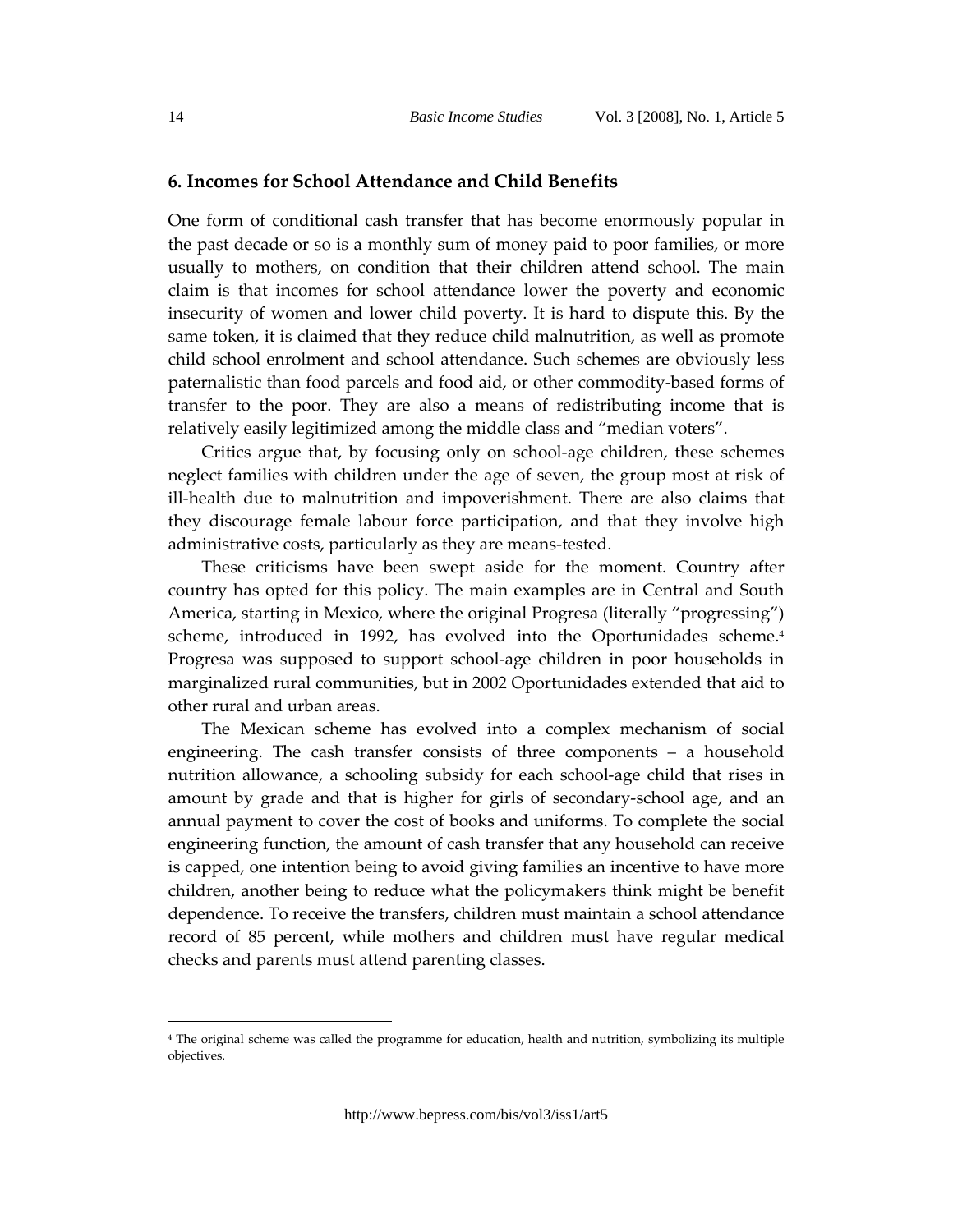The targeting takes place via a two-stage process. First, poor geographical areas are identified and then poorer households in those areas are identified on the basis of a proxy index of poverty (using indicators of housing, health, and schooling). As a result of this procedure, about three million Mexican households are reached at any one time.

Although awkward questions remain about the efficiency and equity of the selectivity process, Progresa has been legitimized. It has been shown to be less expensive to distribute than food aid (Gertler, 2005). Above all, it has been shown to have reduced poverty in recipient households and to have resulted in increased school enrolment and attendance, as well as improved health in beneficiary households (Skoufias, 2001). Oportunidades can be expected to do much the same. In short, the Mexican scheme has become a central part of the country's social protection system.

The other major example is Brazil's Bolsa Familia ("family stipend"), the flagship of the country's cash transfer schemes, which undoubtedly contributed to President Lula's re-election in October 2006. It evolved from a series of localized schemes introduced in urban areas during the 1990s. Among the precursors were the PETI (Programme for the Eradication of Child Labour), introduced in 1996 in coalmining areas, then sugar cane and sisal production areas, and subsequently extended to all areas in 1999. Various forms of Bolsa Escola ("school stipend") and Renda Minima ("minimum income") schemes spread in the late 1990s; these became a federal programme in 2001, which reached over eight million children in five million households by 2003. In 2004, four income transfer schemes, including the Bolsa Escola, were consolidated into the Bolsa Familia.

This became a central part of the Lula Government's Zero Fome ("Zero Hunger") campaign, and has been seen as a way of reducing the country's enormous income inequality. It has also unified a variety of more paternalistic and selective schemes, such as the gas allowance and school stipends. An intention has been to break the inter-generational transfer of poverty by conditioning access to the transfers on key human development objectives (schooling, nutrition and health). It is also seen as a means of "empowering" women, giving them more bargaining power in their households and enabling them to make decisions on their children's education and on their own work.

By 2006, the Bolsa Familia was reaching over 11 million households living below the official poverty line, or over 44 million people. The scheme is nominally means-tested, with the transfer amount being determined by number of children in the household. Autonomy is granted in the sense that recipients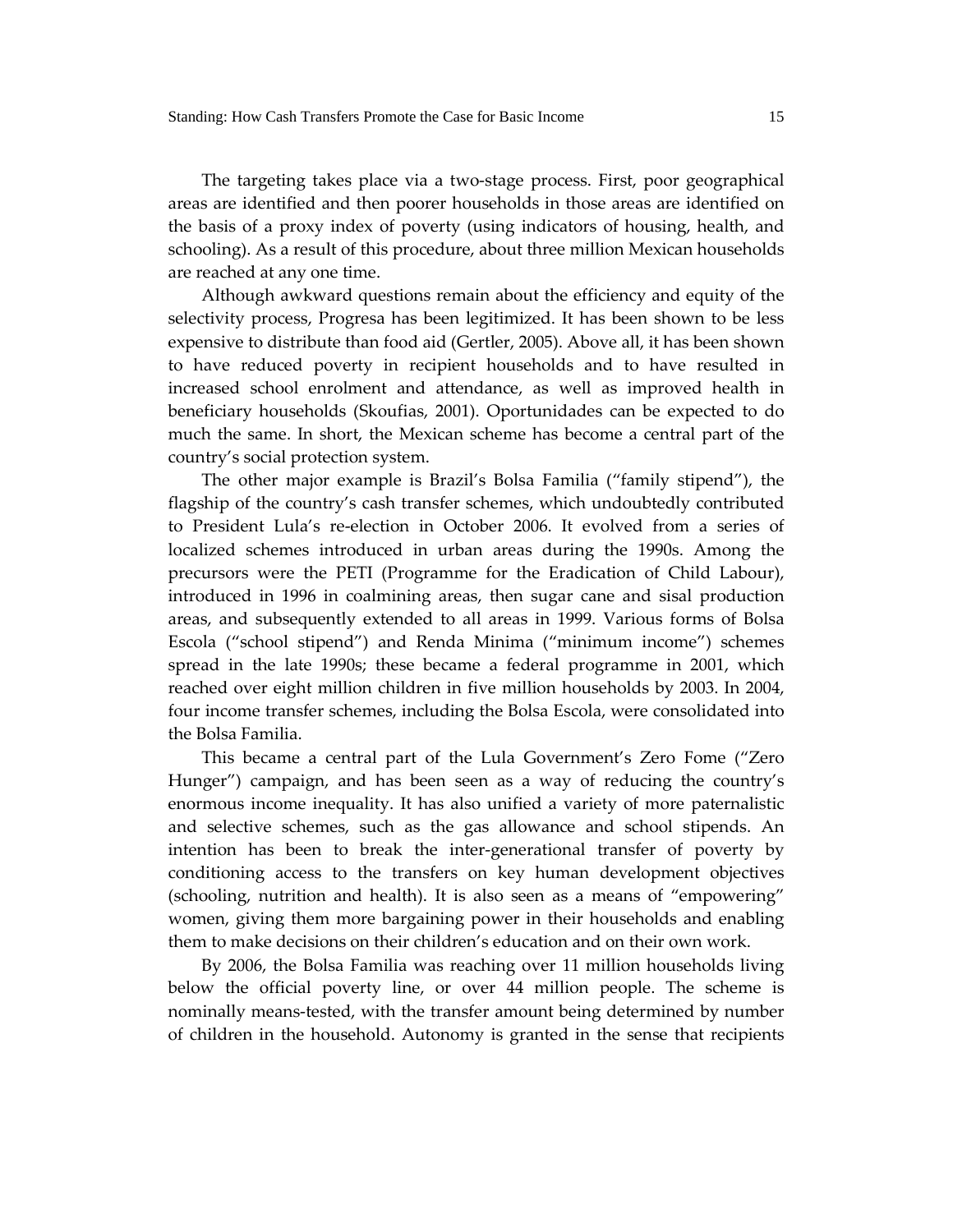can choose how to spend the money, but the conditionalities ("incentives") are restraining, and include school attendance by children aged 5–15, anti-natal classes for pregnant women, and vaccination for children under the age of 7.

The Bolsa Familia has generated enormous global interest. Although a comprehensive evaluation by the Ministry of Social Development had yet to be completed at the time of writing, the scheme has been particularly beneficial for those lacking access to income-earning employment. Already there have been a series of evaluations and monitoring research projects. Some have been critical, but most have been favourable (see Britto, 2005; Fonseca, 2006, inter alia). The consensus is that the cash transfers have reduced female poverty, increased school attendance and learning performance in school, and apparently led to increased rather than decreased female labour force participation. Indeed, one study of the earlier scheme concluded, "instead of the expected negative correlation between Bolsa Escola and work, we find the opposite: those receiving the stipend are the ones that work more" (Schwartzman, 2005).

The effect on child labour is more nuanced, since cash transfers seem to have resulted in children doing fewer hours of labour but not necessarily stopping altogether (Cardoso and Souza, 2003; Rocha, 2000). This is partly because prohibiting child labour is not a formal part of the programme. Child labour has continued to play a significant role in the subsistence survival of poor households in rural areas and urban slums, accounting for over 20 percent of family income in about a third of all families. The stipend is too modest to displace that contribution.

The Brazilian scheme is well-established, in spite of criticisms of its design. In Latin America, at least, it seems the way to move cash transfers up the policy ladder. Other schemes similar in type to Progresa and Bolsa Familia are Colombia's Familias en Acción, Honduras' Programa de Asignación Familiar (PRAF), Jamaica's Programme of Advancement through Health and Education (PATH) and Nicaragua's Red de Protección Social (RPS), which predated the Brazilian model by becoming operational in 2000. There is also growing interest outside Latin America and the Caribbean, the beacon being Bangladesh's Cash for Education scheme. In early 2008, the Indian Government was considering the Bolsa Familia as an alternative to its wasteful food subsidies.

To what extent does this type of scheme satisfy the Policy Decision Principles enunciated earlier? As operated in Mexico and Brazil, one cannot pretend that the policy is not paternalistic. Probably most observers would accept that it is desirable to impose conditions that benefit children, and would be satisfied with that as long as the scheme did not put families into some kind of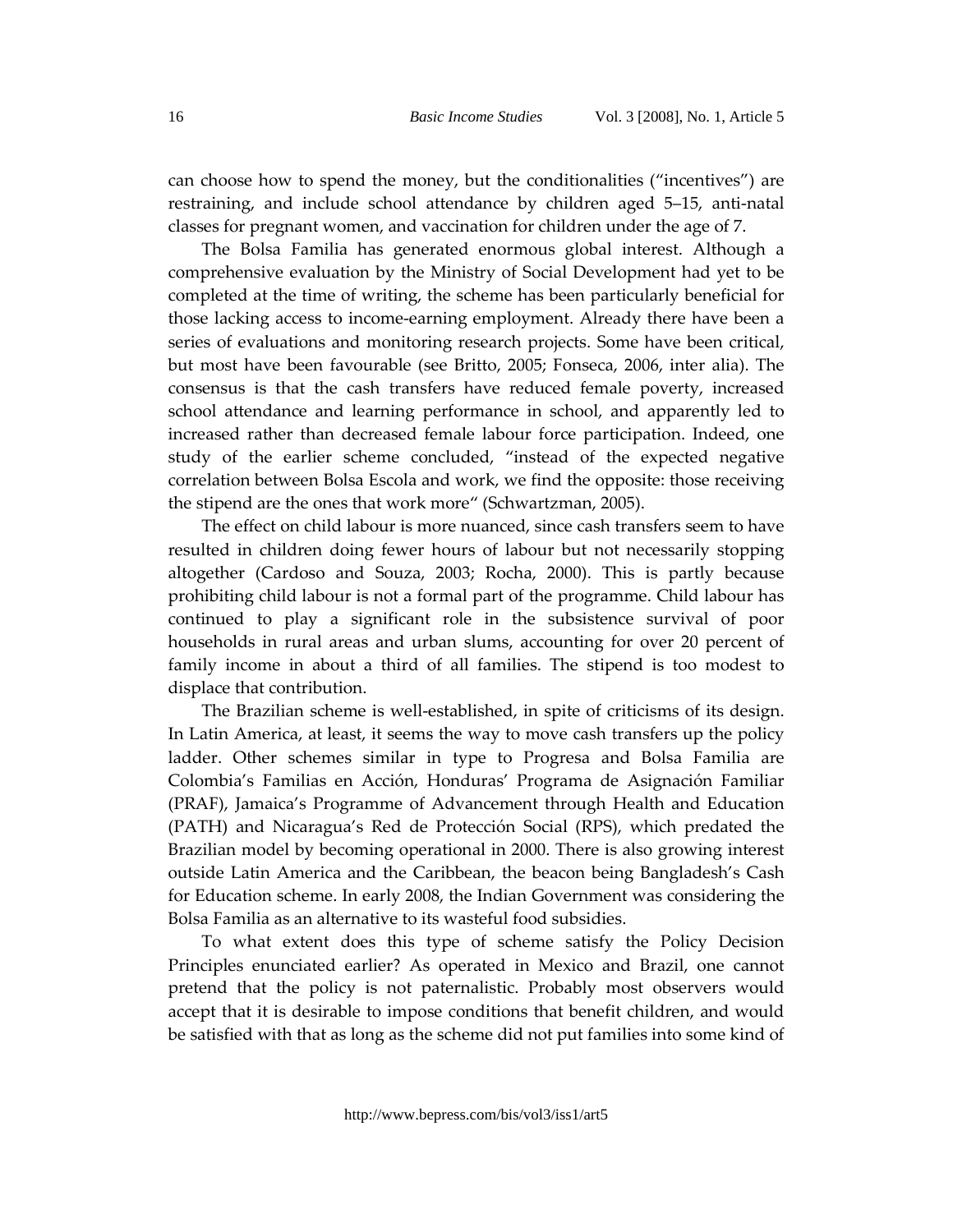poverty trap. However, the Mexican scheme does seem to go much further, and raises questions about the possibility of excessive bureaucratic intervention in family life of an intrusive kind that could lead to stigma and even nonapplication for the cash transfer. To the extent that there is a political commitment to weaken the conditionality rather than to increase it, Brazil's less intrusive Bolsa Familia scores rather better on the Paternalism Test.

As far as the Security Difference Principle is concerned, the very complexity of Mexico's targeting procedure must raise questions about horizontal efficiency and the omission of many of the poorest households. There could also be a poverty trap if households lose entitlement to the benefit if they move out of poverty, thus discouraging work and modest social mobility. More evidence is needed on this.

As far as targeting is concerned, research has suggested that the Progresa in Mexico was quite effective in reaching very poor households in very poor areas, but was less effective in reaching the "moderately poor" (Skoufias, 2001, p. 43). To that extent, it could be said to have satisfied the Security Difference Principle in being horizontally efficient. But in all schemes of this type, conspicuously excluded from coverage are households with only pre-school age children and all impoverished households without any children, as well as orphans and others living outside family households altogether. It cannot be claimed that the targeting reaches the most impoverished in society.

Moreover, in both Nicaragua and Mexico, about 20 percent of the cash transfer beneficiaries were non-poor (Coady, Grosh and Hoddinnott, 2004). In Bangladesh, where targeting has been much weaker, about 40 percent of beneficiaries have been found to be non-poor. Given that targeting is supposed to exclude the non-poor, this suggests that none of the schemes has been very successful on its own criterion. Whether or not they should be concerned to achieve such "efficiency" is another matter.

Cash transfer schemes of this type also depend on a sophisticated and up-todate registration system. Unregistered households cannot obtain benefits, which is likely to result in the denial of benefits to a great many families that are poor and economically insecure. In addition, the economically insecure tend to have incomes that fluctuate above and below any imaginable poverty line, making it a bit of a lottery whether or not they manage to qualify.

To succeed in its broader social aims, this type of conditional income scheme depends on there being adequate local schooling and health and transport infrastructure. In urban areas of Latin America and the Caribbean, these may exist to a sufficient degree. In rural areas of those countries, and in large parts of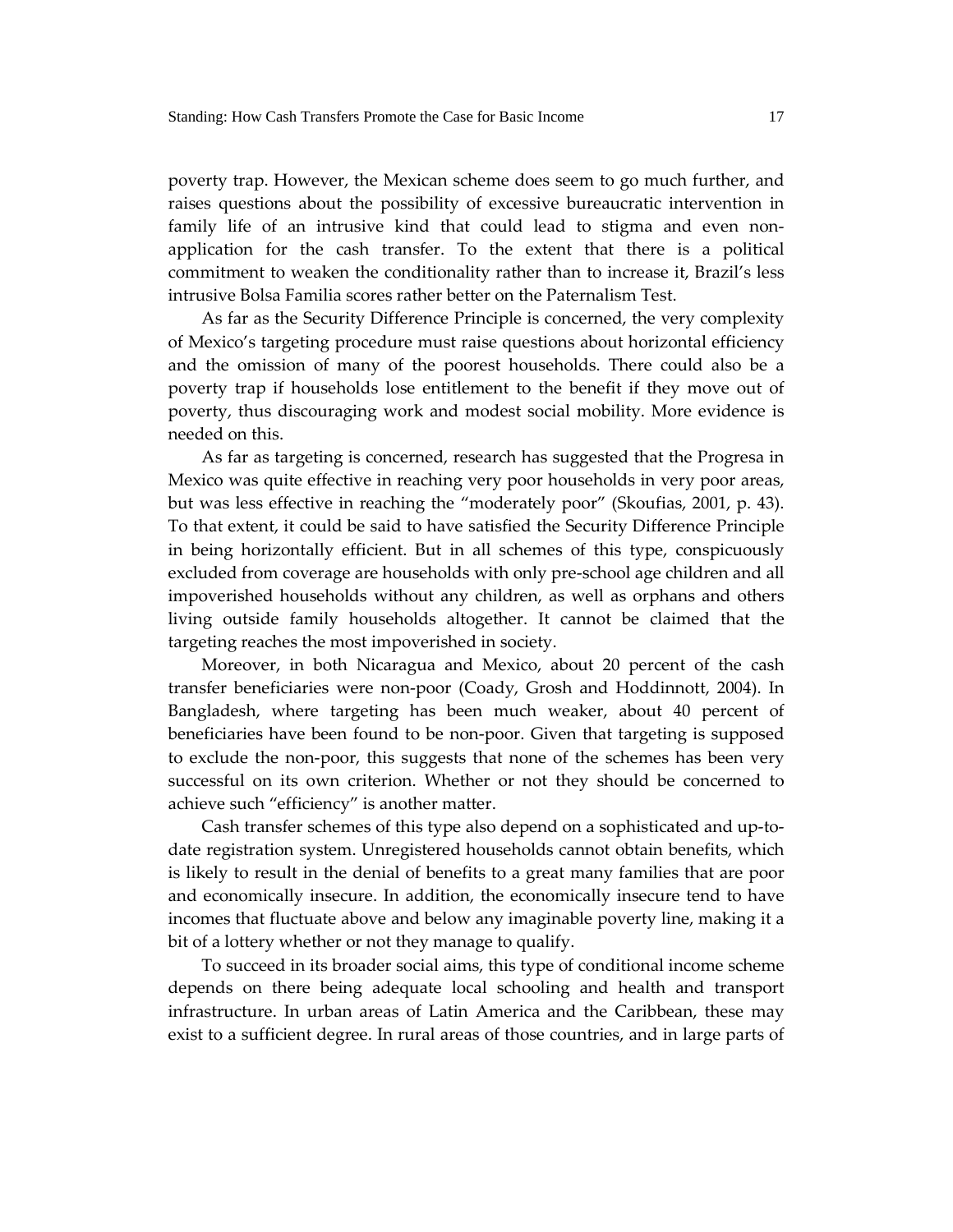Africa and Asia, the imposition of school-attendance and clinic-attendance conditions may impose onerous burdens on poor households, and actually hit the very poor more than anybody else.

Even in Latin America, the desirability of the extensive conditionality imposed by these schemes has been called into question, which may prompt policymakers to conclude that a move towards less conditionality would be a more efficient and equitable way to go. The complexity of requiring potential beneficiaries to prove they are poor and vulnerable, and to demonstrate regular attendance at schools and clinics (or to prove that they had a valid reason for not doing so) is surely off-putting for people cowed by poverty and chronic insecurity. It is also expensive in administrative time and paperwork (Ayala Consulting, 2003).

The biggest question is one at the heart of all debates on social protection in the 21st century. Are all the conditions necessary if the objective is to promote human development and if those conditions simply require people to do what is in their best interest? Obliging a mother to send a child to school might seem obviously beneficial, but the pressure to do so – and the fear of income loss if she does not – may lead to the perverse outcome of a mother sending a sick child to school, to the longer-term detriment of the child and the family. One can think of many other personal circumstances that should cause disquiet.

The fact is that the imposition of conditions for entitlement presumes that a poor person is irrational or incapable of learning, does not know his or her longterm interests, lacks information or cannot or would not act in the child's longerterm interest because of some impediment. Dealing with those issues directly would surely be more effective than imposing behavioural conditions that eat up public resources in administering them, while perhaps ignoring the structural factors that impede seemingly rational behaviour. Even in the case of children, one cannot accept state paternalism uncritically.

This concern is one that may come to preoccupy the second-generation reformers as assessments of income-for-school-attendance schemes unfold. What is clear is that they are perfectly compatible with more independent economic activity. The Dignified Work Principle seems to be supported by the fact that women's labour force participation has been boosted by such schemes, contrary to claims that cash transfers foster dependency.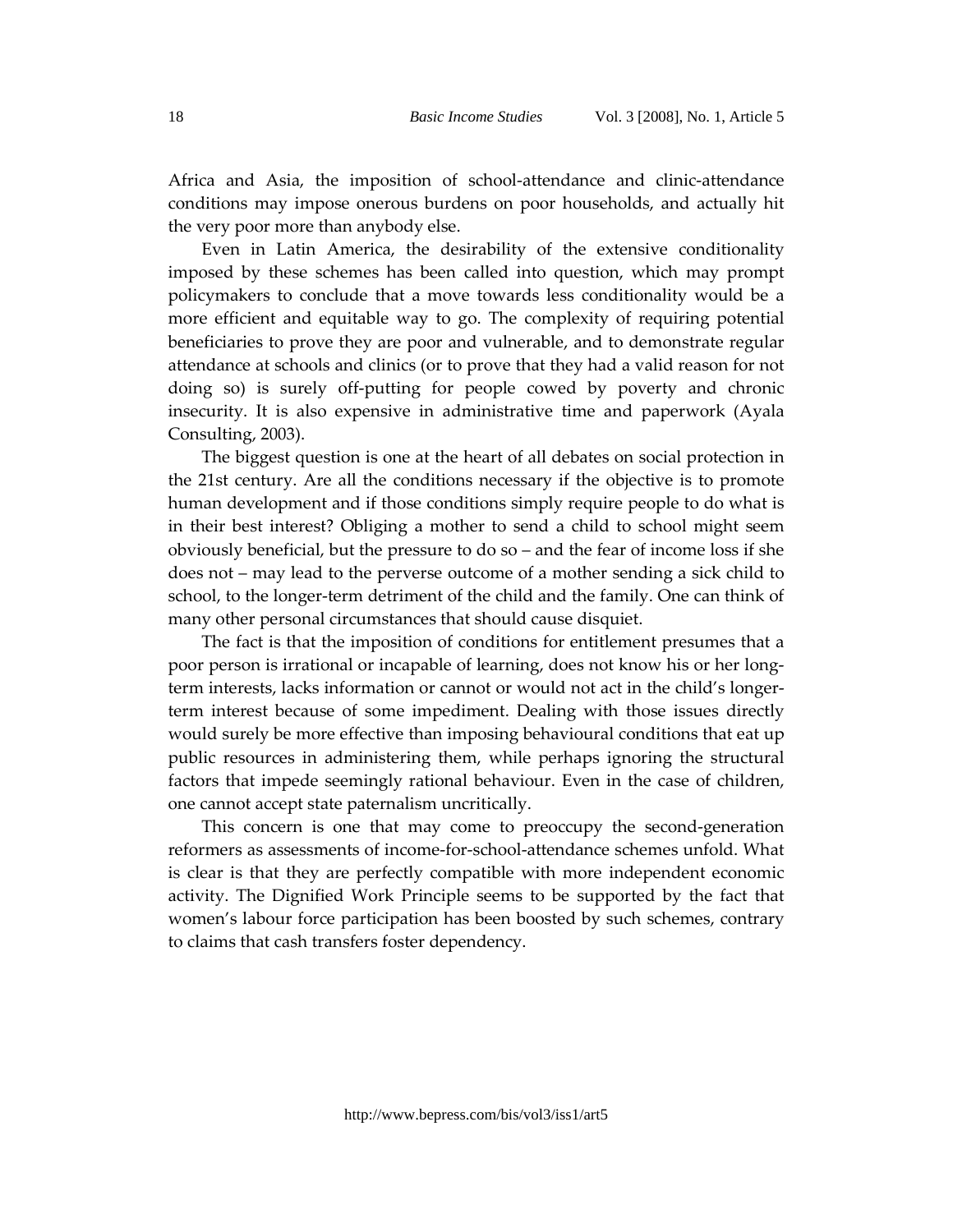#### 7. Social Pensions

If Latin America has been the continent leading the way with cash transfers for the young, Africa has been the region where non-contributory cash transfers at the other end of the age spectrum have been gaining most ground.

With global ageing and the social dislocation of families that is pushing more elderly people out of family-based support networks, support for social pensions has grown. Many developing countries have some sort of means-tested state pension, but more interesting is the non-means-tested variety, that is, a basic universal state pension provided to all citizens above a certain age without prior conditions, such as a record of contributions, being required to gain entitlement.<sup>5</sup> It is sometimes depicted as a primary pillar of a multi-pillar pension system. The interest arises not just because it offers the prospect of cutting oldage poverty quite dramatically but because it may be a productive investment as well, directly and indirectly boosting dignified work and livelihoods.

It seems ironic that social pensions have been pioneered in a few developing countries where poverty and inequality are rife and where many economists would say there are not the resources available to pay for such schemes. Variants exist in South Africa, Namibia, Nepal and Mauritius, where the amount paid rises with the age of the pensioner, and Botswana, Bolivia, Samoa, rural areas of Brazil and Lesotho, which introduced it in 2004 for those over the age of 70. The NOAPS in India (National Old Age Pension Scheme) is tending towards being a social pension as well, albeit giving a very small amount and with notorious inefficiency. Chile has also recently introduced such a scheme. In addition, by 2007, over 30 developing countries and transition countries were operating means-tested, non-contributory pensions (Johnson and Williamson, 2006).

Besides enhancing old-age income security, social pensions are potentially significant instruments for influencing the patterns of work and labour in society. The primary claim in favour of the non-means-tested variant is that it is universal and rights-based – all citizens above a certain age are entitled to receive a monthly cash transfer. Advocates point out that social pensions reduce old-age poverty better than any alternative, are redistributive, affordable and transparent, while having very low administrative costs. They typically account for a very small percentage of GDP; in Costa Rica, for example, they took only 0.3 percent in 1999, and in Zimbabwe only 0.1 percent (Coady, Grosh and Hoddinott, 2004; Munro, 2003). Another strong empirical finding is that the

<sup>5</sup> For one review of these, see Palacios and Sluchynsky (2006).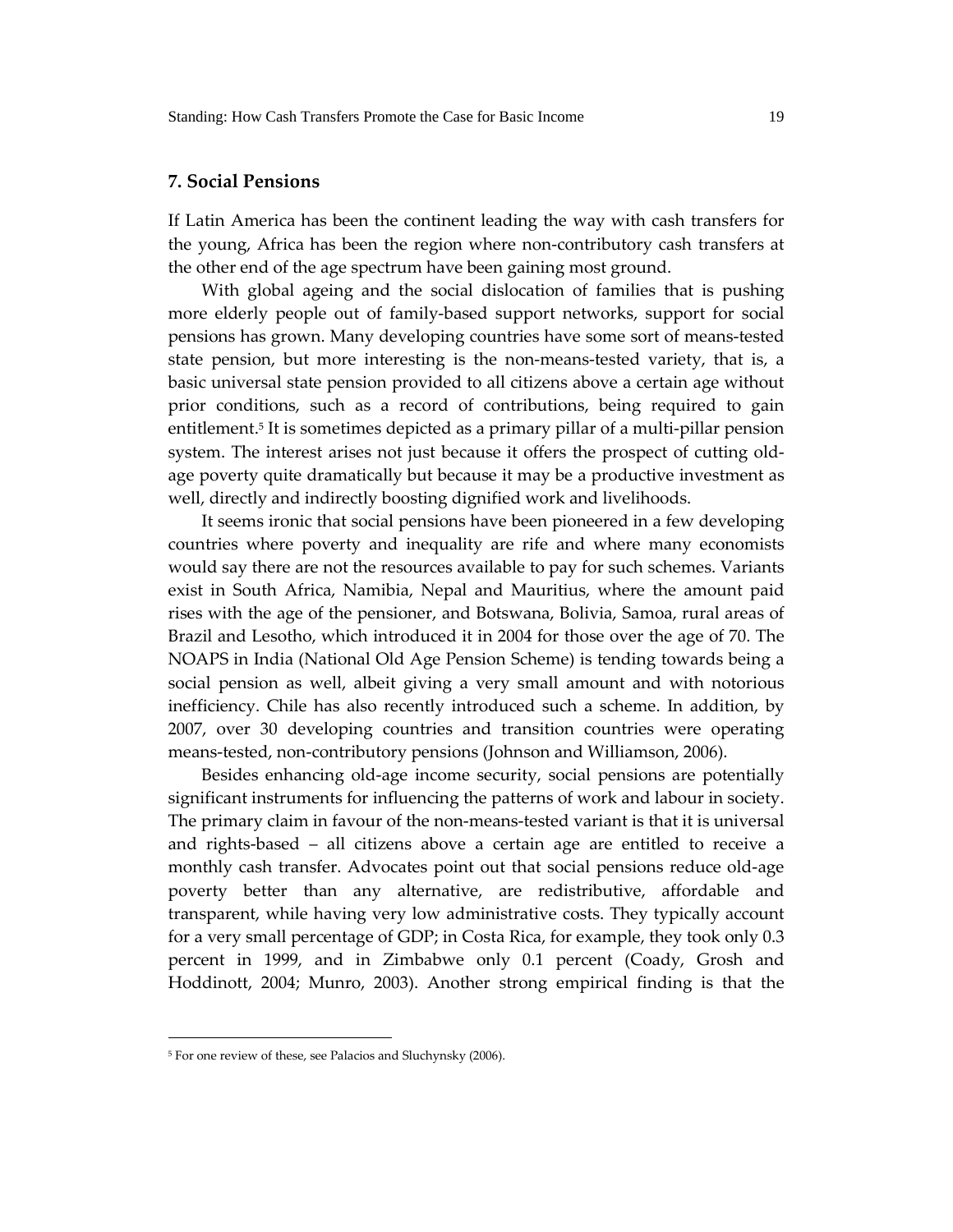South African pension has been the only successful redistributive social policy in the post-apartheid era (Case and Deaton, 1998).

It is still often claimed that social pensions are costly precisely because they are universal. The main response to that is that by being universal they reach nearly all the elderly, and do so remarkably cheaply. It falls to Namibia to have the simplest and most efficient social pension, operated via an electronic card and biometric identification of claimants. Each month, vans go to the numerous villages and urban payment spots, each van containing cash-dispensing machines and computers. The pensioners (or designated surrogates if the pensioner is too ill or frail to go) present their cards at the van and are paid the equivalent of US\$30 (as of 2006). The take-up rate is close to 90 percent, which is remarkably high by comparison with all other pension schemes in developing countries, and is higher than any means-tested scheme operating anywhere.

The scheme in Namibia is administered by a private company on contract to the Government. The costs are equivalent to about 30 US cents per person per month, also remarkably low by comparison with other systems. To counter the possibility of fraudulent claims made on behalf of dead people, the authorities ingeniously introduced a burial insurance scheme within the pension; the pensioner, on registering to receive the pension, takes out a mandatory life insurance, whereby funeral costs are covered when he or she dies; application for the burial funds enables the authorities to cancel the card at the same time. Given the symbolic significance of decent burials and their cost, the insurance scheme has been found to be very successful in all respects.

Also remarkable is the effect on work and livelihoods. Social pensions have helped preserve family structures, enabled grandparents to pay for the schooling of grandchildren, paid for the care of family members suffering from HIV/AIDS, made the elderly creditworthy and promoted sustainable livelihoods, particularly in rural areas.

Too many economists have failed to appreciate that social pensions are productive. They have forgotten a lesson from European history, which is that old-age security acted as a powerful force in modernizing agriculture, precisely because it led to more risk-taking innovation. It has also been shown to do so in rural areas of Brazil. As one study concluded, "the regularity, certainty and liquidity of pension benefits meant that they played a key role in shifting households from subsistence to surplus agriculture" (Barrientos and Lloyd-Sherlock, 2002, p. 17).<sup>6</sup>

<sup>6</sup> See also Barrientos and others (2003).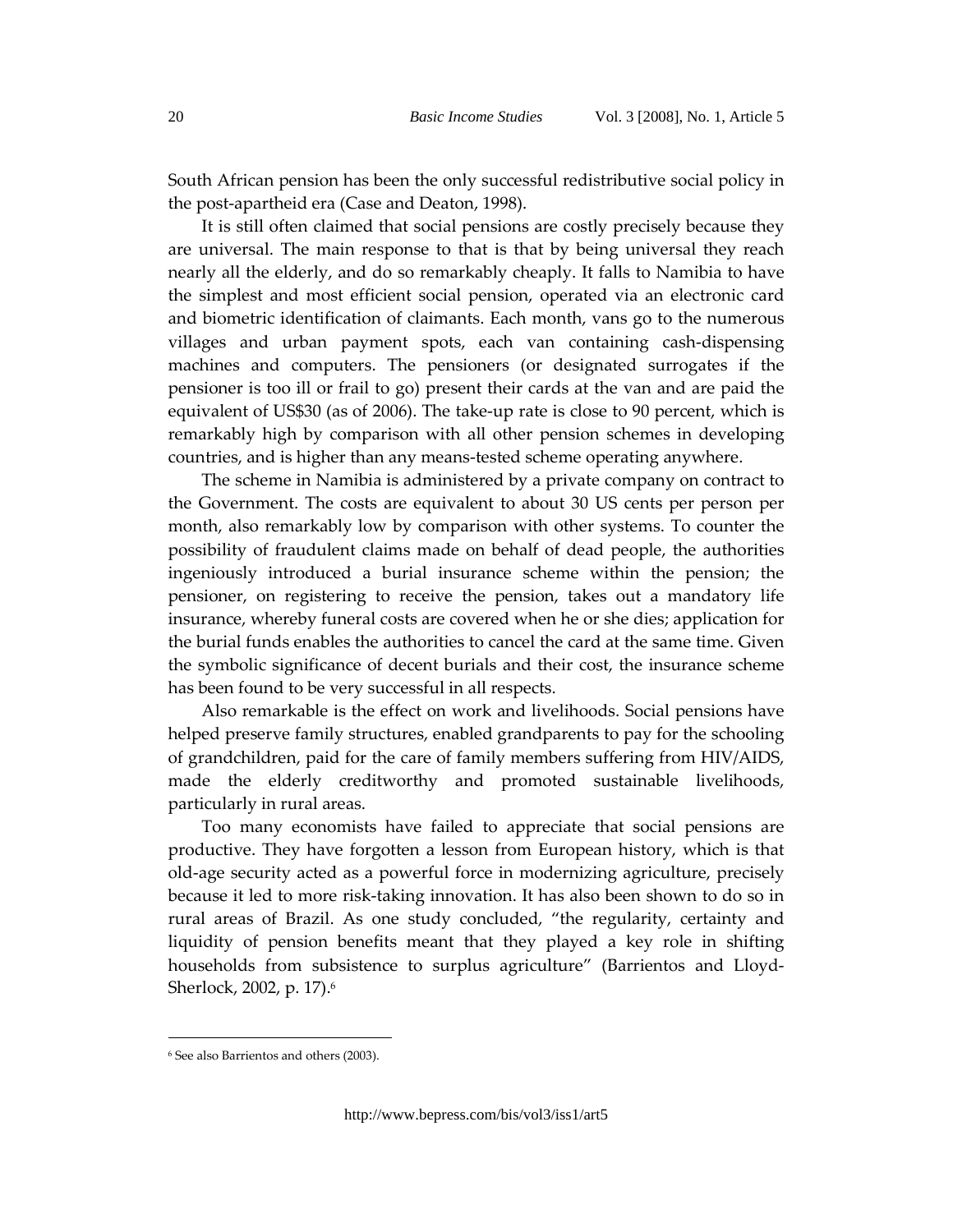Besides its consistency with the Dignified Work Principle, the social pension is likely to satisfy the Security Difference Principle if it takes the non-meanstested form. Being universalistic, it should reach all the poor in the relevant age group. It is also paid to individuals rather than households, thus satisfying a universalistic concern. It is non-paternalistic, in that it allows the beneficiary to spend on what he or she chooses; and it is granted as a right rather than a discretionary matter of charity. In brief, it is a feasible first step in the direction of a universal right to income security.

The debate on whether a basic state pension should be universalistic or means-tested is rumbling on, but the signs are that the universalistic variant is gaining ground. In 2007, South Africa was just one country in which the pressure was growing to end the residual use of means testing in its social pension. There and elsewhere in Africa, the IMF and other financial agencies have been trying to move governments in the other direction – including Namibia. But the evidence that this would be sensible from an equity or efficiency point of view is simply not there.

#### 8. Disability Grants

Disability grants are another form of targeted, selective income transfer. Here we will deal with a particular variant, as introduced in southern Africa, in Mauritius, Mozambique, Namibia and South Africa. This is an income transfer that is both means-tested and work-tested. As operated in the region, it is proving disastrous.

Under the South African scheme, a permanent grant is supposed to be available to anyone with a disability that is expected to last for more than a year; a temporary grant is supposed to be given to anyone with a recognized disability expected to last between six and twelve months. If a person deemed disabled is below the age of 18, they can obtain a care dependency grant instead. Access to the grant is based on a complex means test, based on an assets value test and an earned income test; there is also a joint assets test, since for married couples the joint assets must be less than a designated amount. But the conditionality does not stop there, because the scheme also requires applicants to demonstrate a medical condition and an incapacity to work. It is this cocktail of tests that is a recipe for social disaster.

In Namibia, although the social pension (a basic income for the elderly) has been the pillar propping up many small communities, a disability grant modelled on the South African scheme has been growing in significance in the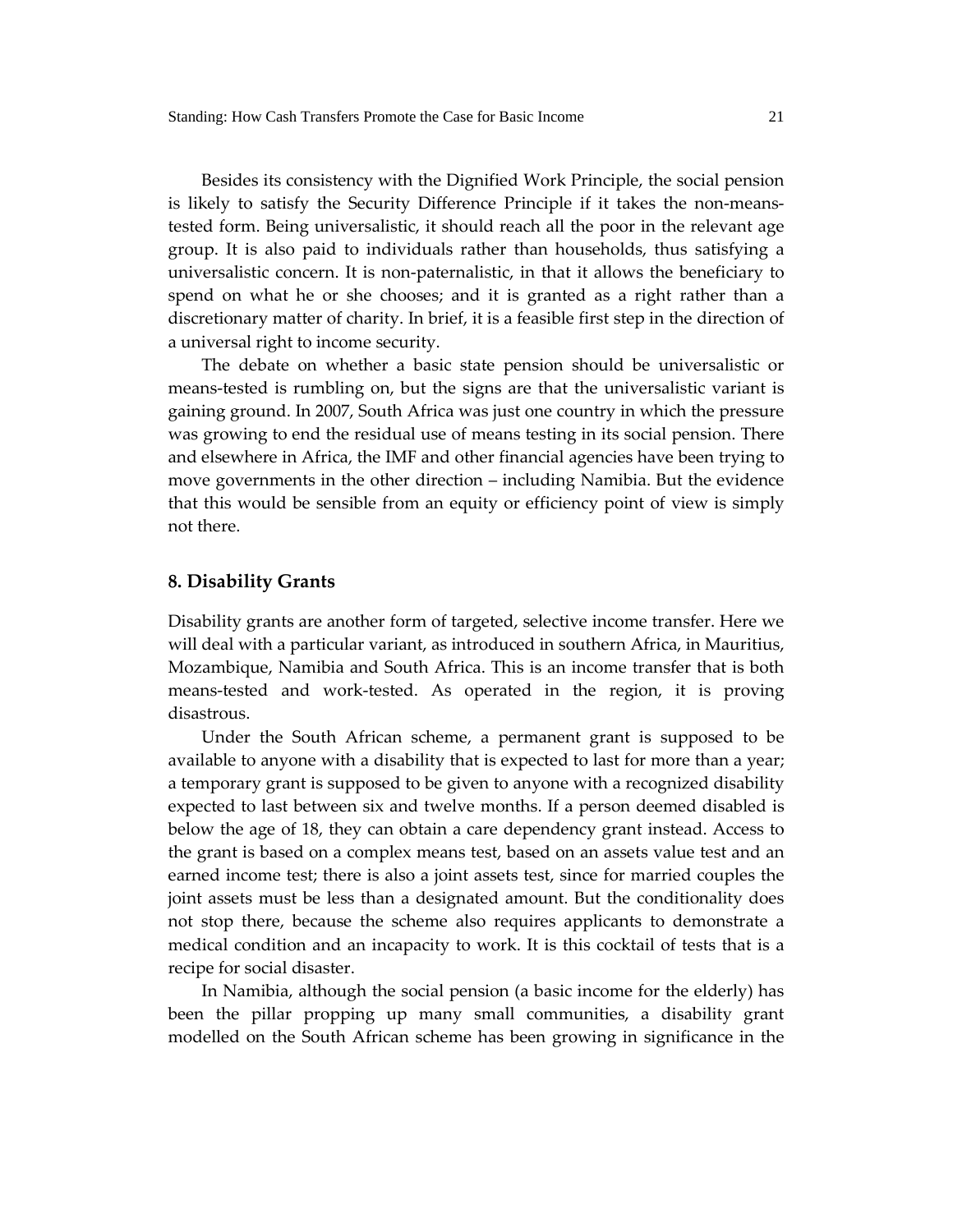context of the HIV/AIDS pandemic. The disability grant has already become Namibia's second most prevalent income support mechanism, part of an evolving system of selective, targeted cash transfers that also includes three family benefits – the foster parent grant, the child maintenance grant and the orphan's grant. So far, only a few households are receiving any of these family benefits, which are means-tested, and thus involve poverty traps and the conventional moral hazards that come with all means-tested schemes.

It is thus not surprising that the means-tested disability grant reaches no more than about 20 percent of all those who should be reached, according to Namibian census figures for the number of people suffering from a chronic physical or mental impairment.<sup>7</sup> It is moot whether it reaches many AIDS victims who become disabled as the sickness intensifies. If it does not reach them, the danger is that anti-retroviral (ARV) treatment will fail since unless a person can eat reasonably well the medication will not work. However, if the grant were to reach a large proportion of AIDS victims the fiscal cost would be large.

The immediate problem, however, is the conditionality attached to the disability grant. To be entitled, a person must obtain a doctor's certificate stating that he or she is not only disabled but is also unable to work in income-earning activity. The rule has been that those with a CD4 count – a measurement of the body's immunity – below a value of 200 are entitled to a temporary disability grant, if they pass those means tests. They are supposed to de-register if their CD4 count improves to above 200 due to anti-retrovirals. Because of this, coupled with the nature of the ARV rollout, in Namibia as in South Africa, a bizarre sickness poverty trap has been created.

In those areas where the rollout of ARVs is operating thus far, if an AIDS victim is sufficiently sick, he or she qualifies for treatment. Most of the recipients are wretchedly poor. So, it should not be surprising that two tendencies have emerged. Some of those receiving ARVs have been sharing their pills with relatives and friends who are not quite sick enough to qualify. Taking half the dose does not slow down the rate of recovery from the disease; it makes the treatment ineffectual and may build up drug resistance. Other ARV recipients have been prone to go one stage further – they have been selling the pills. In Namibia, some have been selling them over the border in Angola. The need for food to survive in the short term overrides the need for health to survive in the longer term. Thus, the ARV rollout is likely to fail because it is not linked to income security.

<sup>7</sup> For a review of the evidence, see Standing (2006).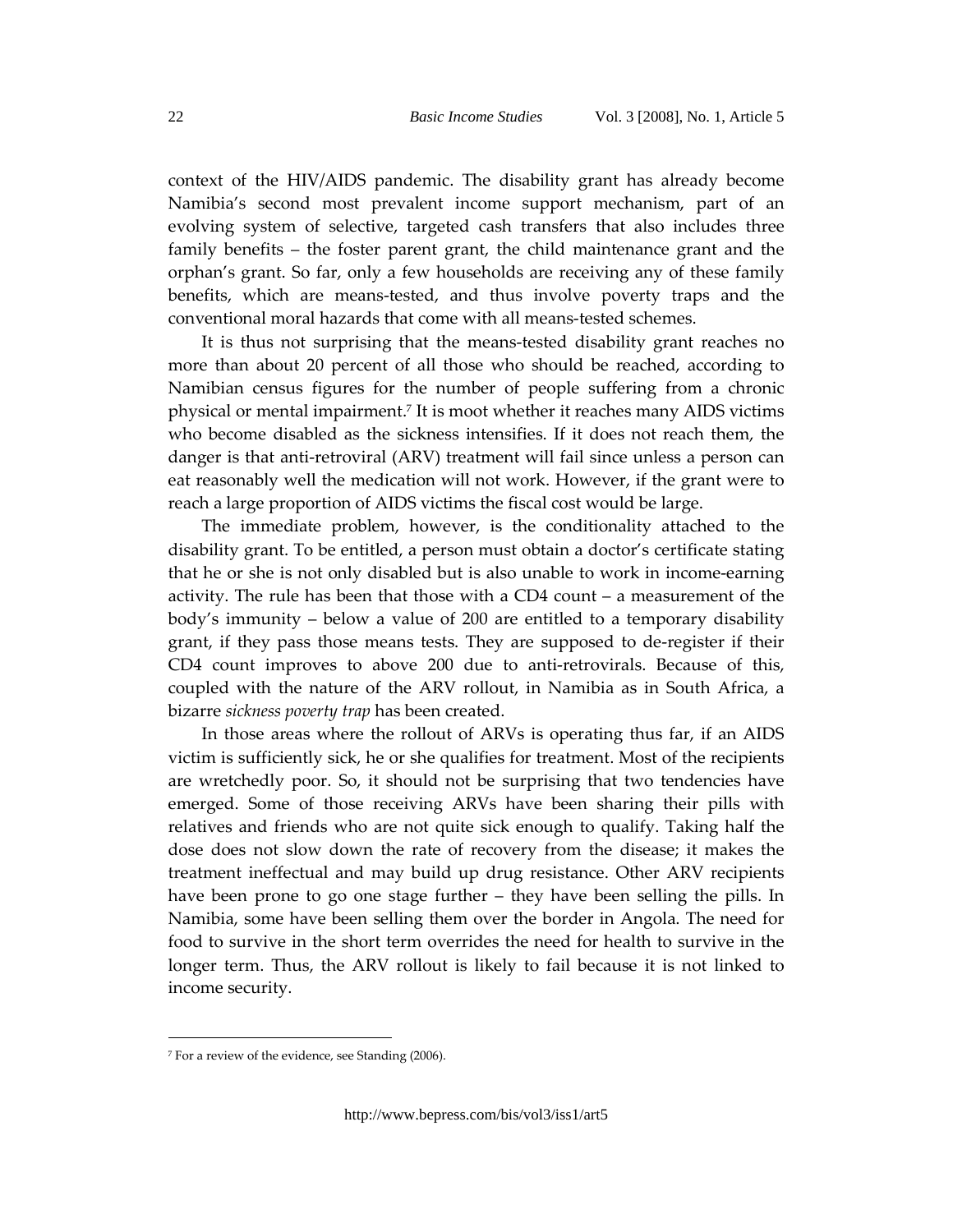Second, the work capacity test for eligibility for the disability grant is creating a unique moral hazard. If the ARV treatment begins to improve the physical and social condition of the patient, so the capacity to work improves. And if it does, the patient will lose entitlement to the benefit. Already, in Namibia and in South Africa, there are credible anecdotal reports that people are stopping ARV treatment in order to push themselves back below the physical capacity-for-work level, for fear of losing the grant. 8 According to the Treatment Action Campaign in South Africa, which has been advocating a universal basic income instead, there have been many instances in which patients have simply refused treatment for fear of losing their disability grant.

Furthermore, there are fears that the yo-yo effect, in which sick individuals take treatment for a while, see their health improve slightly, stop treatment until it worsens, start again, stop again, and so on, is contributing to the development of treatment-resistant strains of the disease.

Thus the disability grant as it has operated in South Africa and Namibia must rank as one of the worst designed cash transfer schemes in the world. It is unlikely to satisfy any of the policy principles outlined earlier. It is a classic case of how a combination of means testing and behaviour testing can achieve precisely the opposite of what policymakers intend. Surely, enough is known to scrap the work test and the means test in disability grants.

By contrast, in the early 1990s following Mozambique's civil war, the Government introduced a simple unconditional cash transfer scheme for those disabled or displaced known as GAPVU, or "cash payments to war-displaced urban destitute households programme". This reached about 16 percent of urban households, and raised average household incomes by as much as 40 percent, significantly reducing poverty (Devereux and others, 2005; DFID, 2005; Samson and others, 2006). It also helped boost small-scale employment and the livelihoods of the urban poor, having a notable effect on food production and trading activity. The scheme had a means test, but the authorities largely ignored it, which contributed to the programme's success.

# 9. Concluding Remarks

l.

Industrialized affluent countries have responded to the challenge posed by globalization to the traditional social insurance model – fragmentation of family structures, decline of full-time stable jobs, the changing nature of risk exposure and so on – with a mix of means testing and behaviour testing, coupled with a

<sup>8</sup> On the situation in South Africa, see Nattrass (2006a; 2006b).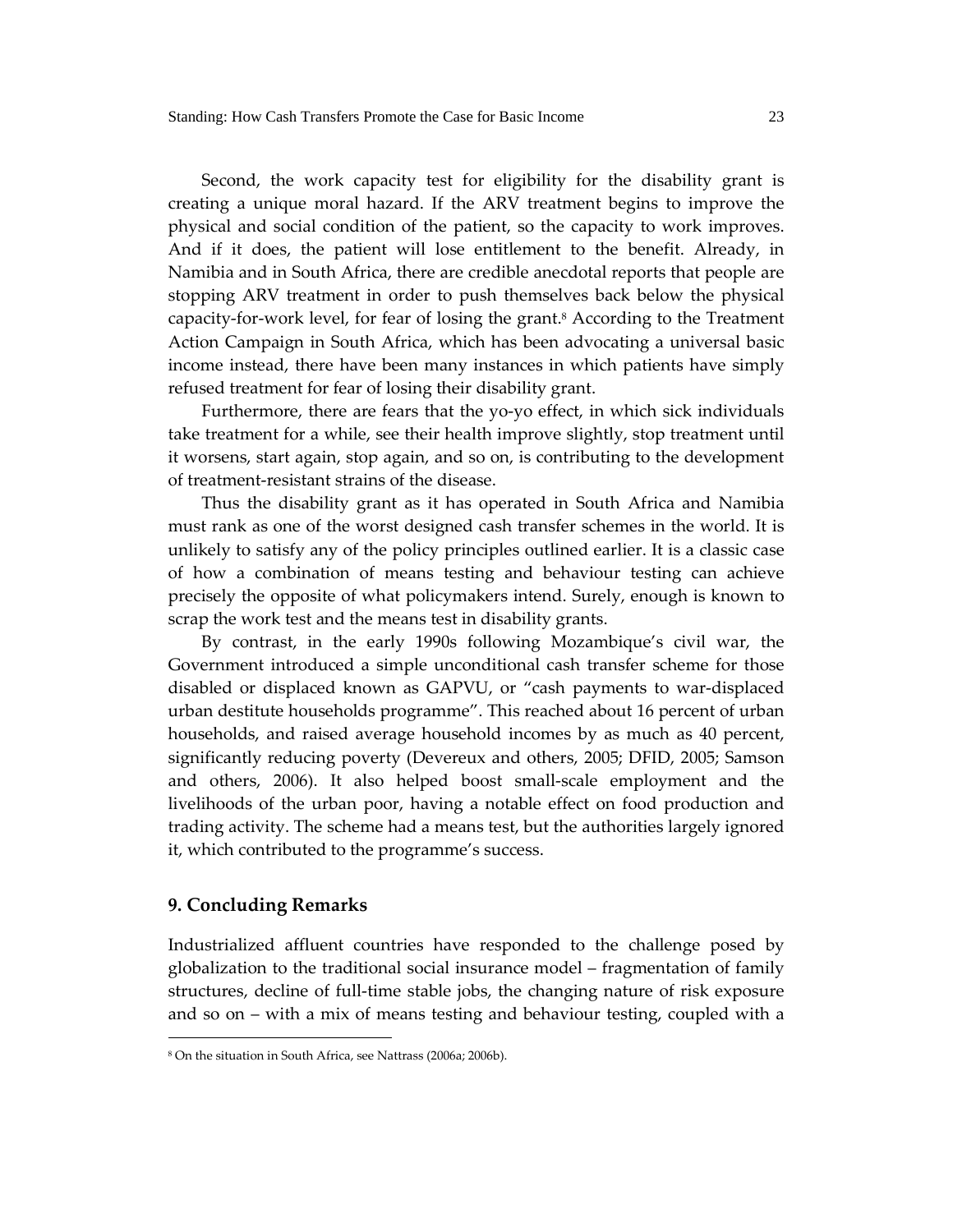drift towards social therapy. Yet there is a counter-movement led by what is happening in developing countries, where the baggage of 20th century social security is light. The industrial labour model clearly does not apply; most people, as workers, are outside the "formal" wage labour system; and, most importantly, the range of risks to which most people are exposed does not correspond to the simple contingency risks that underpinned welfare state development.

In particular, communities and individuals are exposed much more to systemic or co-variant risk. It is absurdly arbitrary to make sharp distinctions between the deserving and undeserving in contexts where brute ill-luck and chronic uncertainty are the undeniable realities. Emergencies, shocks, crises – all force those involved in shaping policy and reacting to events to abandon old prejudices and look to what works.

What does that mean? Ultimately, it means not just having food at the end of some dusty road, but being able to develop sustainable livelihoods in viable communities based on functioning systems of social solidarity. That lesson is being re-learned, posing awkward questions to those wedded to selectivity, targeting and conditionality.

A principal claim in favour of unconditional cash transfers is that, being universal, they are socially just. They are non-labourist, in that they do not presume that some forms of work are deserving of income support and others are not. By making all forms of work equally deserving, they help to promote work, and allow individuals to make choices between types of work more easily. For that reason, among others, universal cash transfers favour women relative to many other forms of social security because each individual receives an individual transfer and because those doing non-wage work, such as childcare or eldercare, are not penalized.

Because a universal, unconditional cash transfer is granted as a citizenship right, it would enhance full freedom. It would also strengthen the bargaining position of disadvantaged groups, whose members usually have to accept degrading working conditions and low wages because they are desperate. From an economic point of view, it would shift money into the hands of those most likely to spend on locally produced goods and services, thus helping to boost local demand and employment.

Compared with means-tested social assistance and social insurance schemes, a universal cash transfer would remove the infamous poverty trap, whereby someone who raises their earned income just above the threshold used to determine eligibility for the cash transfer loses all benefit, and the related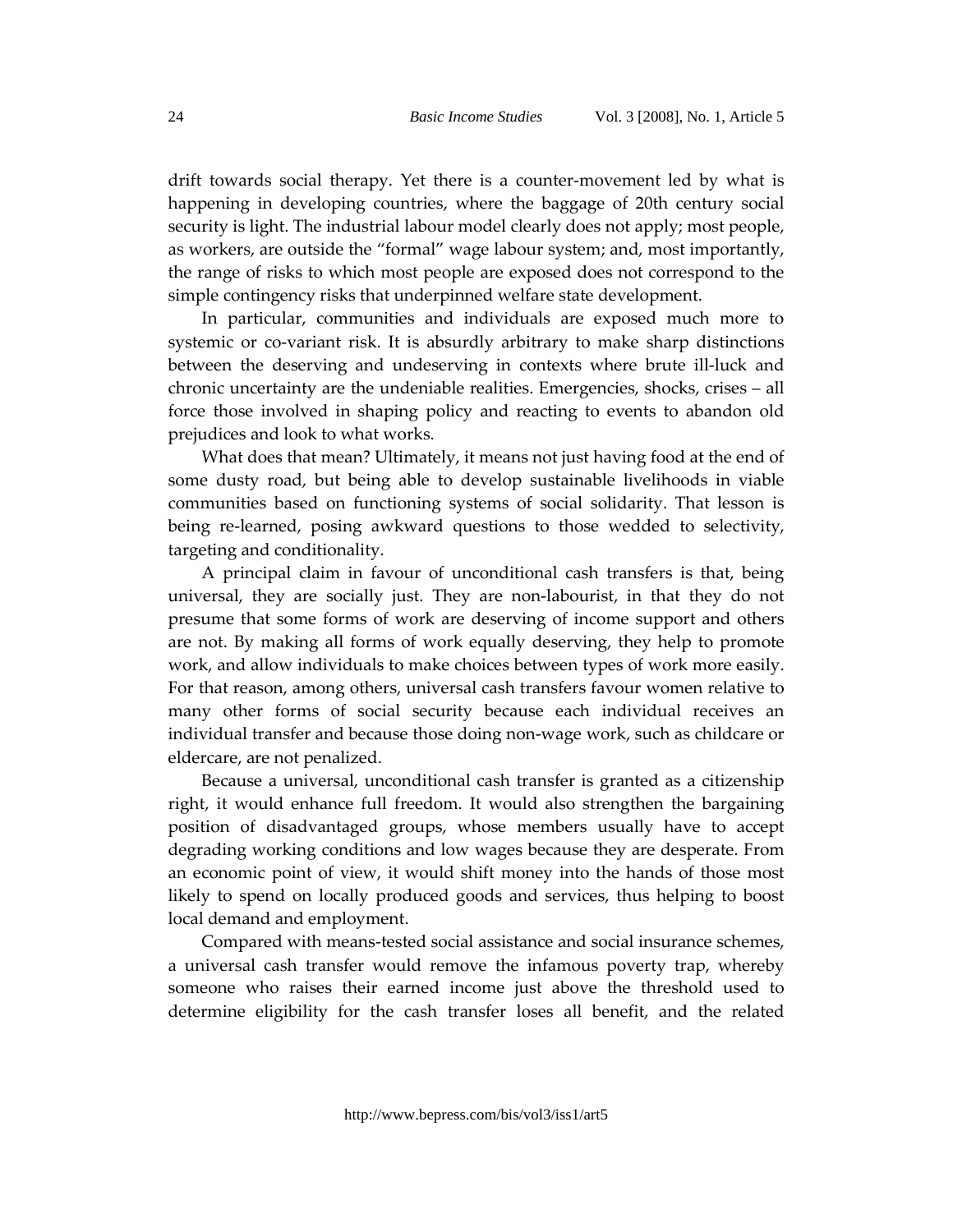unemployment trap. As such, it would immeasurably reduce the incidence of moral hazards and immoral hazards.

There is another reason for thinking that sooner or later universal basic income security will emerge as the sensible and equitable objective from experience with targeted, conditional cash transfers. Surveys in many countries have found that strong majorities of people believe that everybody should have basic income security as a right (ILO, 2004, ch. 13).

Apart from the moral and political arguments, there are good economic and social reasons for moving towards a situation of basic economic security. Universal schemes of security are fundamentally market neutral, i.e., they do not introduce market distortions and, therefore, have relatively little effect on competitiveness. Unlike means-tested social assistance, universalistic schemes do not introduce negative incentives to dissave (which would merely store up economic vulnerability), and there is no tendency to reward "labour" relative to other forms of work.

At the same time, experience of cash transfer schemes has shown that far from breeding dependency and passivity, they foster independence and activity. Thus, one study, drawing on data from various surveys conducted by Statistics South Africa (the official agency for national statistics), showed that the country's old-age pension, the Child Support Grant and the Disability Grant, all helped to raise labour force participation and employment (Samson and others, 2004).

Moreover, universal security schemes are administratively simple and lowcost. There is relatively little scope for bureaucratic abuse, discretion or petty corruption. The benefits are non-stigmatising and, being universal, they help strengthen social solidarity, reinforcing community and social cohesion.

The cost of cash transfers is not the primary issue, since even poor countries could afford modest schemes, and most could do so if more aid were diverted to that end. In a simulation study, the UN Development Programme found that cash transfers targeting all rural children rather than all identifiably poor children would have a greater poverty reduction effect for an allocation of just 0.5 percent of GDP (Kakwani, Soares and Son, 2005). The study reckoned that cash transfers to achieve an income of 40 percent of the poverty line would cost 5 percent of GDP for the Ivory Coast and more for some other African countries. But even small cash transfers would have a big effect in reducing poverty in all the 15 countries studied.

Other simulation studies have found that in countries such as Namibia and South Africa a modest basic income as a monthly grant would be affordable, and at least one government committee in South Africa has recommended its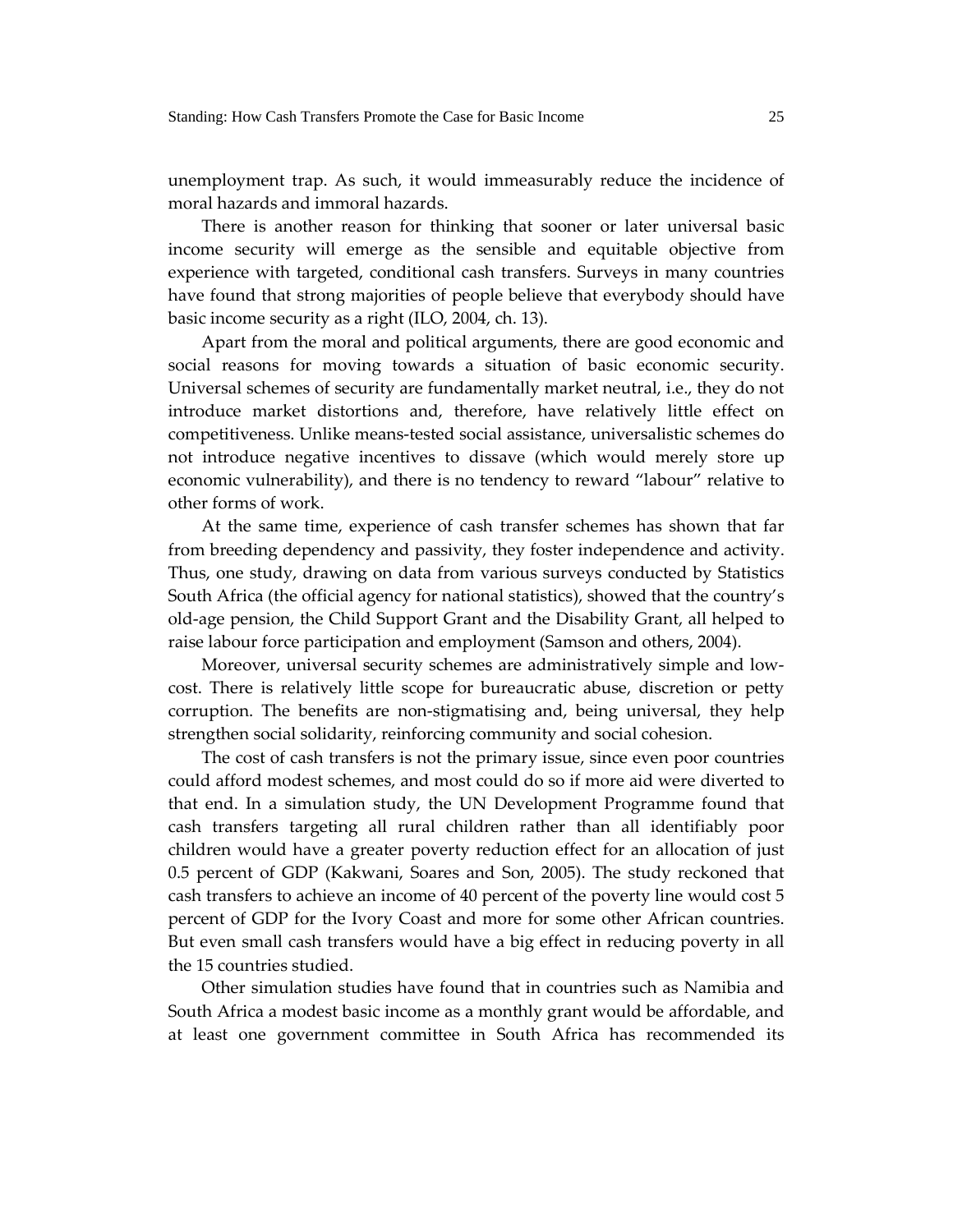introduction.<sup>9</sup> Cash grants were also proposed as a response to the Indian Ocean tsunami and for the aftermath of the invasion and occupation of Iraq. In the case of the post-tsunami recovery phase, the Swiss Agency for Development and Cooperation actually implemented such a scheme, with apparent success.

For many years, critics held sway in debates on cash transfers. Now conditional cash transfers are legitimized. But the flaws of all forms of targeting, selectivity and conditionality, as well as their unnecessary costs, are making more people question the need for them. What we can say is that only universalistic transfers would satisfy all the Policy Decision Principles enunciated earlier and that where they have been tried, including in some of the world's poorest countries, such transfers have proved an effective means to combat poverty and income insecurity while promoting livelihoods and work.

At the time of writing, a small pilot scheme had just been launched in a rural area of Namibia that will give all residents aged 0 to 60 a guaranteed basic income transfer each month for two years, along the lines of the social pension already received by those over 60.10 It is being carefully monitored and the outcomes will be carefully evaluated. The evidence should speak.

#### References

L

- Abt Associates Inc. (2002) Mozambique 1999–2000 Floods Impact Evaluation: Resettlement Grant Activity; Emergency Recovery: Agriculture and Commercial Trade (ER: ACT). Agricultural Policy Development Project (APD). Washington, DC: US Agency for International Development (USAID).
- Atkinson, A. B. (1995) "On Targeting and Family Benefits," in A. B. Atkinson (ed.) Incomes and the Welfare State: Essays on Britain and Europe. Cambridge: Cambridge University Press.
- Ayala Consulting (2003) Workshop on Conditional Cash Transfer Programmes (CCTs): Operational Experiences. Quito: Ayala Consulting.
- Barrett, C. and D. Clay (2003) "How Accurate is Food-for-Work Self-Targeting Accuracy in the Presence of Imperfect Factor Markets? Evidence From Ethiopia," Journal of Development Studies 39 (5), pp. 152–180.
- Barrett, C., S. Holden and D. Clay (2002) Can Food-for-Work Programmes Reduce Vulnerability? WIDER Discussion Paper 2002/24. Helsinki: UNU-WIDER.
- Barrientos, A. and P. Lloyd-Sherlock (2002) Non-Contributory Pensions and Social Protection, Discussion paper no. 12, Issues in Social Protection. Geneva: ILO.

<sup>9</sup> See, for example, the papers in Standing and Samson (2004) and Taylor Committee (2002).

<sup>10</sup> For details, see http://www.bignam.org/page5.html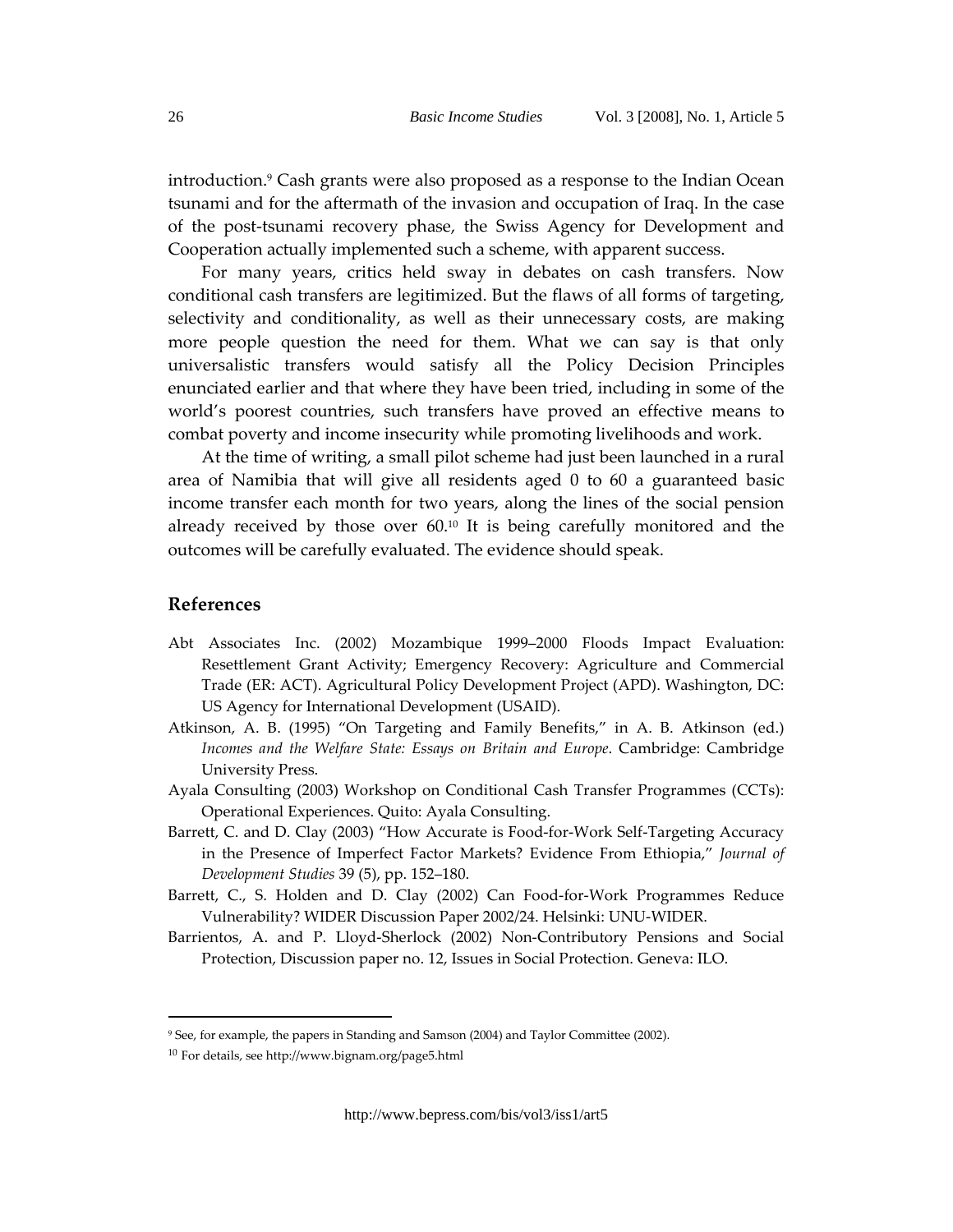- Barrientos, A. et al. (2003) Non-Contributory Pensions and Poverty Prevention: A Comparative Study of Brazil and South Africa. Final Report of DFID Project R787. Pensions and Poverty Prevention. Manchester: Institute of Development and Policy Management (IDPM) and HelpAge International.
- Brandsetter, R. H. (2004) Evaluation of OFDA Cash for Relief Intervention in Ethiopia. Report prepared for USAID/OFDA. Washington, DC: USAID/OFDA.
- Britto, T. (2005) Recent Trends in the Development Agenda of Latin America: An Analysis of Conditional Cash Transfers. Manchester: Institute for Development Policy and Management (IDPM).
- Cardoso, E. and A. Portela Souza (2003) The Impact of Cash Transfers on Child Labour and School Attendance in Brazil, University of Sao Paulo Working Paper, Sao Paulo.
- Case, A. and A. Deaton (1998) "Large Cash Transfers to the Elderly in South Africa," The Economic Journal Vol. 108 No. 450, pp. 1330–1361.
- Castañeda, T. (2003) Targeting Social Spending to the Poor With Proxy-Means Testing: Colombia´s SISBEN System. Washington, DC: World Bank.
- Christie, F. and J. Hanlon (2001) Mozambique and the Great Flood of 2000. The International African Institute in association with James Currey. Bloomington and Indianapolis: Oxford and Indiana University Press.
- Clert, C. and Q. Woden (2001) "The Targeting of Government Programs in Chile," in E. Gacitua-Mario and Q. Woden (eds.) Measurement and Meaning: Combining Quantitative and Qualitative Methods for the Analysis of Poverty and Social Exclusion in Latin America. World Bank Technical Paper 518. Washington, DC: World Bank.
- Coady, D., M. Grosh and J. Hoddinnott (2004) Targeting of Transfers in Developing Countries: Review of Lessons and Experience. Washington, DC: World Bank.
- Creti, P. and S. Jaspars (eds.) (2006) Cash-Transfer Programming in Emergencies. London: Oxfam.
- Department for International Development (DFID) (2005) Social Transfers and Chronic Poverty: Emerging Evidence and the Challenge Ahead. London: Department for International Development.
- Development Researchers Network (2003) Assistance to the Transitional Authority of the Islamic State of Afghanistan to Elaborate Policy Guidance Regarding Food Aid Utilisation in Afghanistan. London: Development Researchers Network.
- Devereux, S., J. Marshall, J. MacAskill et al. (2005) Making Cash Count: Lessons From Cash Transfer Schemes in East and Southern Africa for Supporting the Most Vulnerable Children and Households. Save the Children UK. Brighton, Sussex: HelpAge International and Institute of Development Studies.
- Fonseca, A. (2006) Programas de Transferencia de Ingresos en una Perspectiva Internacional: Características y Desafíos. New York: UNDP.
- Gebre-Selassie, S. and T. Beshah (2003) Evaluation of Cash for Relief Project in South and North Wollo Zones of the Amhara National Regional State, Ethiopia. Addis Ababa: Ethiopian Economic Research Institute and Ethiopian Economic Policy Research Institute.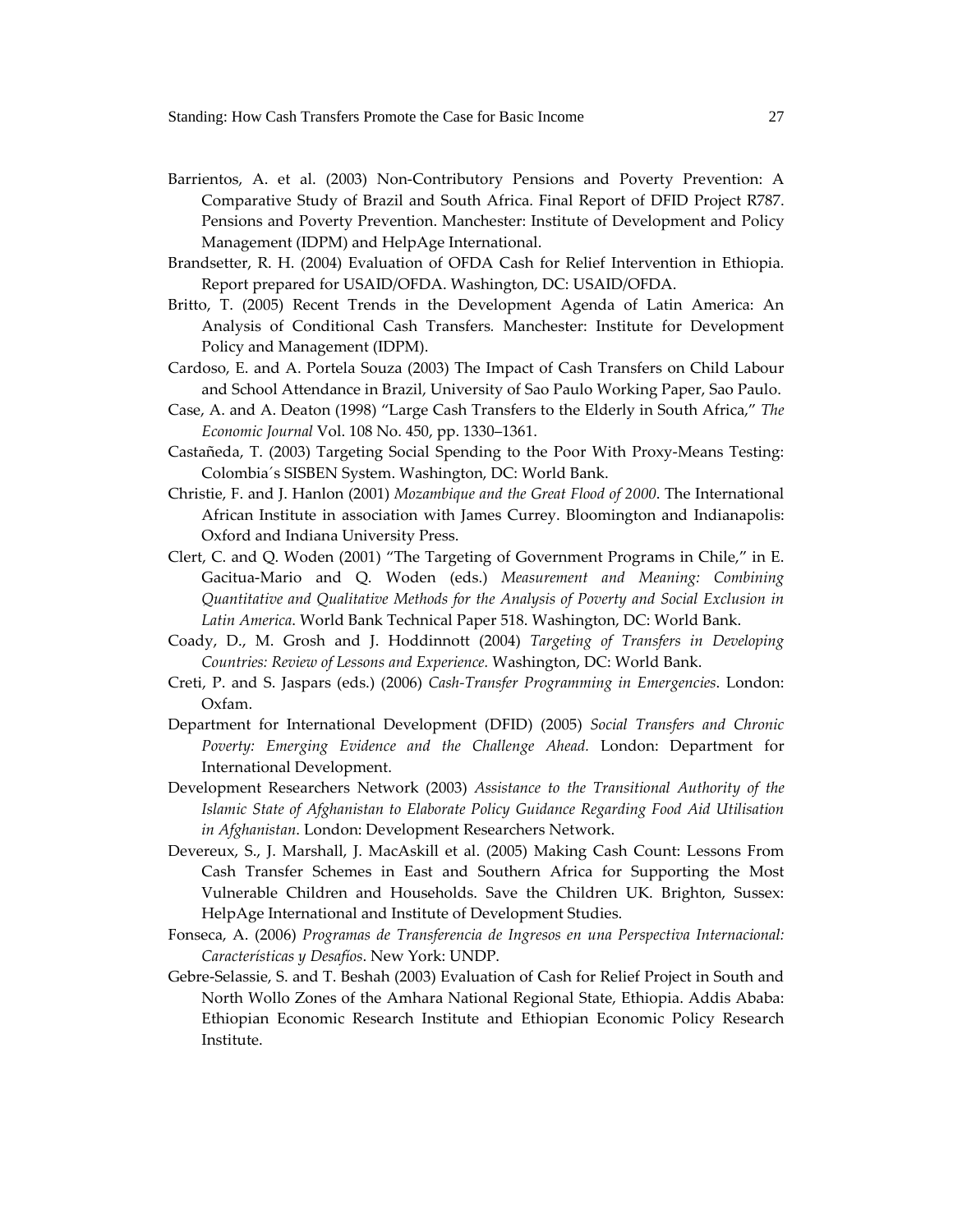- Gertler, P. (2005) The Impact of Conditional Cash Transfers on Human Development Outcomes: A Review of Evidence From PROGRESA in Mexico and Some Implications for Policy Debates in South and Southern Africa. Paper presented to Southern African Regional Policy Network, 27 January 2005, Pretoria.
- Group of Eight (G-8) (2004) Statement on Ending Famine in Horn of Africa. http://www.whitehouse.gov/news/releases/2004/06/20040610-40.html
- Hanlon, J. (2004) "It Is Possible to Just Give Money to the Poor," Development and Change 35 (2), pp. 375–383.
- ILO (2004) Economic Security for a Better World. Geneva: Socio-Economic Security Programme, ILO.
- Johnson, K. M. and J. B. Williamson (2006) "Do Universal Non-Contributory Old-Age Pensions Make Sense for Rural Areas in Low Income Countries?" International Social Security Review 59 (4), pp. 47–65.
- Kakwani, N., F. V. Soares and H. Son (2005) Conditional Cash Transfers in African Countries, Working Paper 9. Brasilia: UNDP International Poverty Centre.
- Kebede, E. (2005) Breaking the Poverty Cycle? Cash Distribution and Safety Nets in Ethiopia. Paper presented at meeting organized by Overseas Development Institute and the Great Lakes and East Africa Inter-Agency Emergency and Preparedness Working Group, 11 May 2005, Nairobi.
- Knox-Peebles, C. (2001) Impact Assessment of Save the Children's Cash for Relief Project in Legambo and Meket (Wollo), Ethiopia. London: Save the Children.
- LeJeune, S. (2004) Rapid Household Economy Assessment: Farchana Refugee Camp, Eastern Chad. London: Save the Children.
- Levine, S. and C. Chastre (2004) "Missing the Point: An Analysis of Food Security Interventions in the Great Lakes," Network Paper 47. London: Humanitarian Practice Network.
- Munro, L. (2003) A Social Safety Net for the Chronically Poor? Zimbabwe's Public Assistance in the 1990's. Manchester: Chronic Poverty Research Centre, University of Manchester.
- Nattrass, N. (2006a) "Trading Off Income and Health: AIDS and the Disability Grant in South Africa," Journal of Social Policy 35 (1), pp. 3–19.
- Nattrass, N. (2006b) Disability and Welfare in South Africa's Era of Unemployment and AIDS. Working Paper 147. Cape Town: Centre for Social Science Research, University of Cape Town.
- Palacios, R. and O. Sluchynsky (2006) Social Pensions Part I: Their Role in the Overall Pension System. SP Discussion Paper 601. Washington, DC: World Bank.
- Raczynski, D. (1991) "La Ficha CAS y la Focalización de los Programas Sociales," Estudios Cierplan 141, Santiago de Chile: La Corporación de Investigaciones Económicas para Latinoamérica, Santiago.
- Ravallion, M. (2003) "Targeted Transfers in Poor Countries: Revisiting the Trade-Offs and Policy Options," World Bank Social Protection Discussion Paper Series. Washington, DC: World Bank.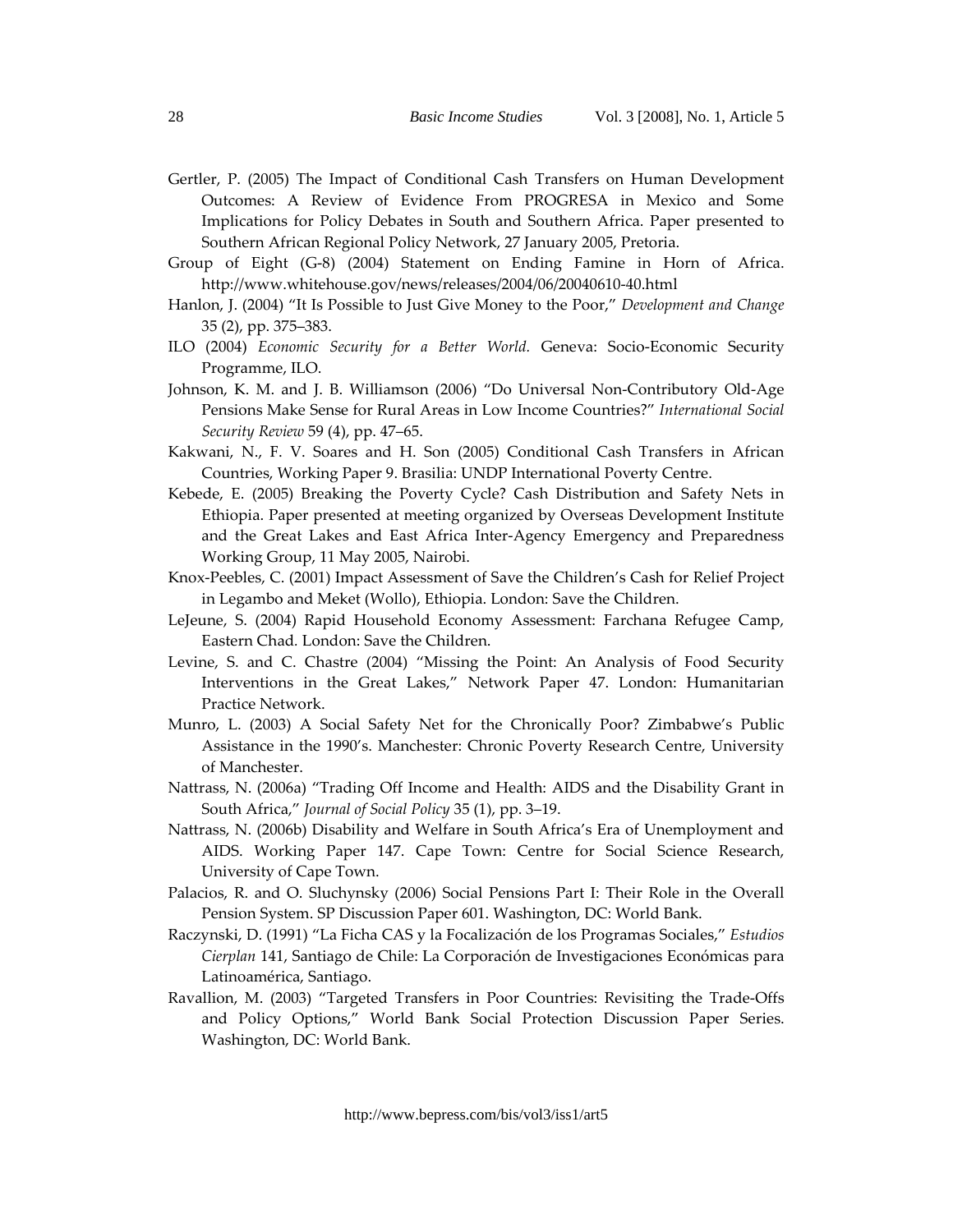Rawls, J. (1973) A Theory of Justice. Cambridge: Cambridge University Press.

- Rocha, S. (2000) Applying Minimum Income Programmes in Brazil: Two Case Studies: Belem and Belo Horizonte. Discussion Paper 76. Rio de Janeiro: Instituto de Pesquisa Econômica Aplicada (IPEA).
- Samson, M. et al. (2004) The Social and Economic Impact of South Africa's Social Security System. Report commissioned by the Finance and Economics Directorate. Pretoria: Department of Social Development.
- Samson, M., I. van Niekerk and K. MacQuene (2006) Designing and Implementing Social Transfer Programmes. Cape Town: Economic Policy Research Institute.
- Save the Children UK (2004) Cash for Relief 2004: Ethiopia Project Proposal. London, unpublished.
- Schubert, B. (2005) "The Pilot Social Cash Transfer Scheme, Kalomo District, Zambia," Chronic Poverty Research Centre Working Paper 52, IDPM/CPRC. Manchester: Chronic Poverty Research Centre.
- Schwartzman, S. (2005) Education-Oriented Social Programs in Brazil: The Impact of Bolsa Escola. Paper presented at Global Conference on Education Research in Developing Countries, Global Development Network, March 30–April 2 2005, Prague.
- SDC-IFRC (2005) Joint SDC-IFRC External Review on In-Kind and Cash Distribution Projects in 2003 in Zavkhan Aimag, Mongolia. Bern and Geneva: Swiss Agency for Development and Cooperation and International Federation of the Red Cross and Red Crescent Societies.
- Skoufias, E. (2001) Progresa and its Impact on the Human Capital and Welfare of Households in Rural Mexico: A Synthesis of the Results of an Evaluation by IFPRI. Washington, DC: International Food Policy Research Institute.
- Standing, G. (2002) Beyond the New Paternalism: Basic Security as Equality. London: Verso.
- Standing, G. (2006) Two Paths to Basic Income Security in Developing Countries: Responding to the Tsunami and to HIV/AIDS. Geneva: Socio-Economic Security Programme, ILO.
- Standing, G. (2007) "Labour Recommodification in the Global Transformation," in A. Buğra and K. Ağartan (eds.) Re-Reading Polanyi for the 21st Century. New York: Palgrave Macmillan.
- Standing, G. and M. Samson (eds.) (2004) A Basic Income Grant for South Africa. Cape Town: University of Cape Town Press.
- Tabor, S. (2002) Assisting the Poor With Cash: Design and Implementation of Social Transfer Programs, Social Protection Discussion Paper Series 223. Washington, DC: World Bank.
- Taylor Committee (2002) Transforming the Present, Protecting the Future: Report of the Committee of Inquiry Into a Comprehensive System of Social Security for South Africa. Cape Town: Government Printer.
- UN (2007) The Employment Imperative. Report on the World Social Situation 2007. New York: United Nations.